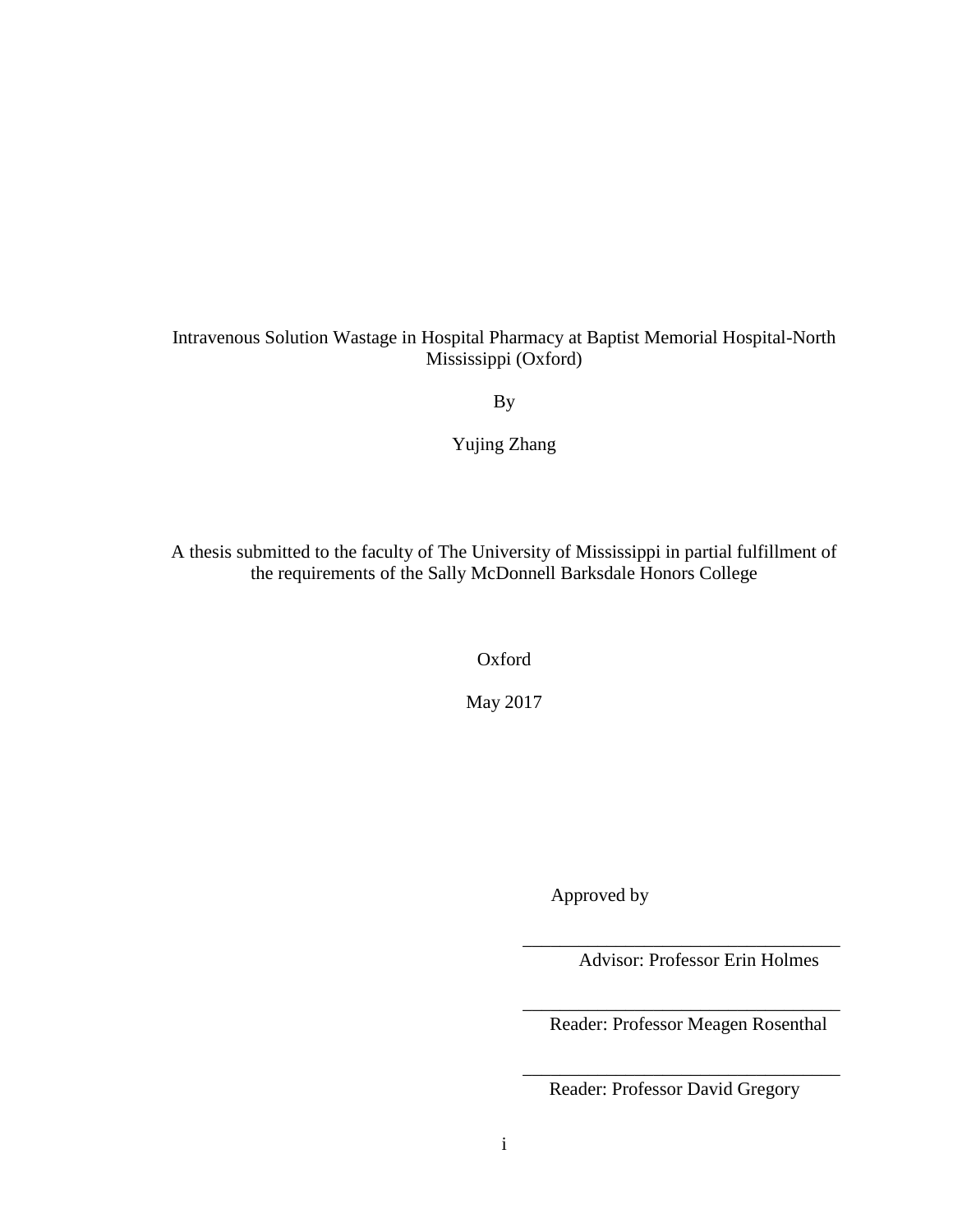## ©2017 Yujing Zhang ALL RIGHTS RESERVED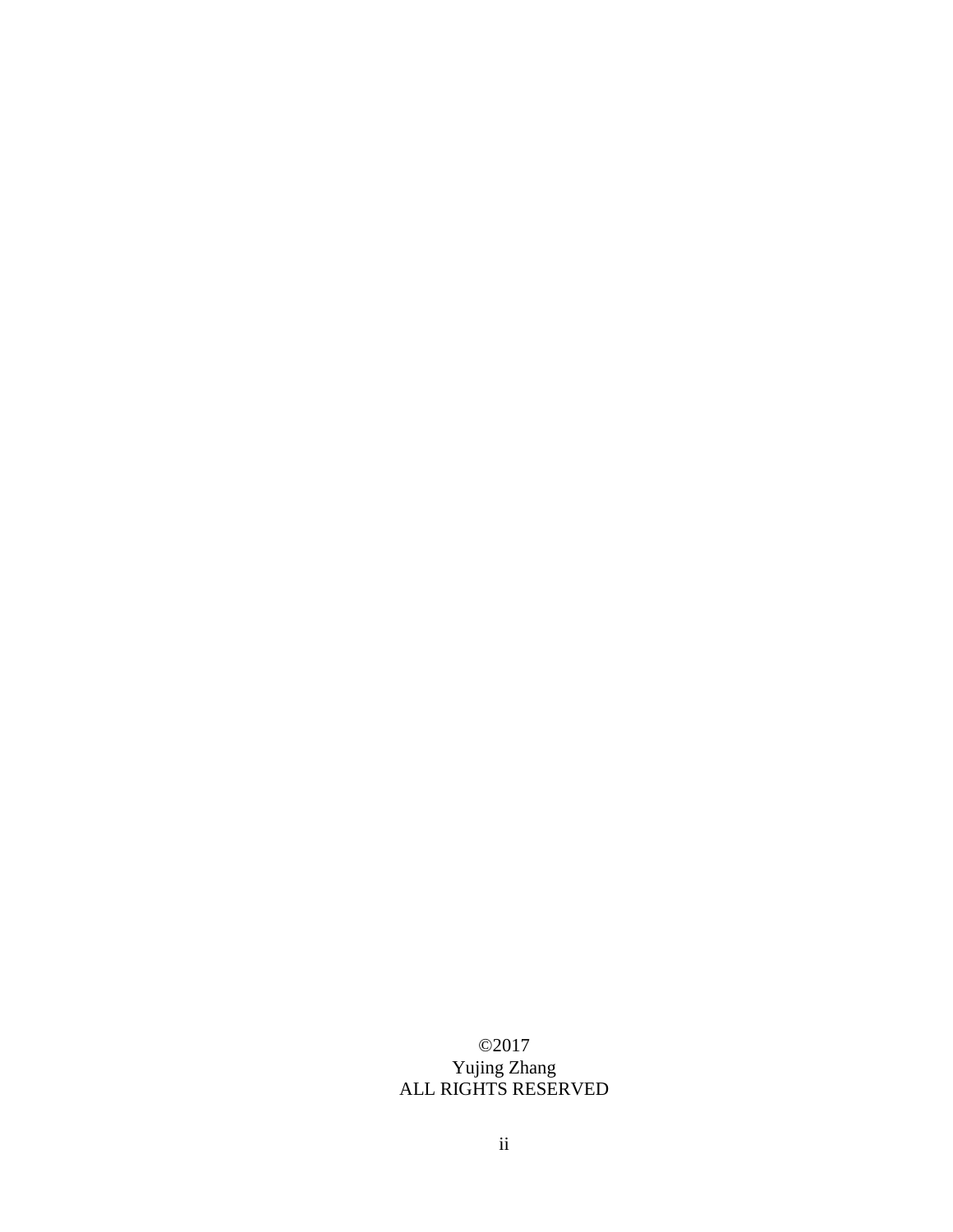## DEDICATION

This manuscript is dedicated to my little brother, Noah Stevens, who was born at the Baptist Memorial Hospital-North Mississippi (Oxford) in 2009. Noah, I hope that one day you may come across this thesis and say, "I can do much better!" You probably will, and I cannot wait to see what your future holds.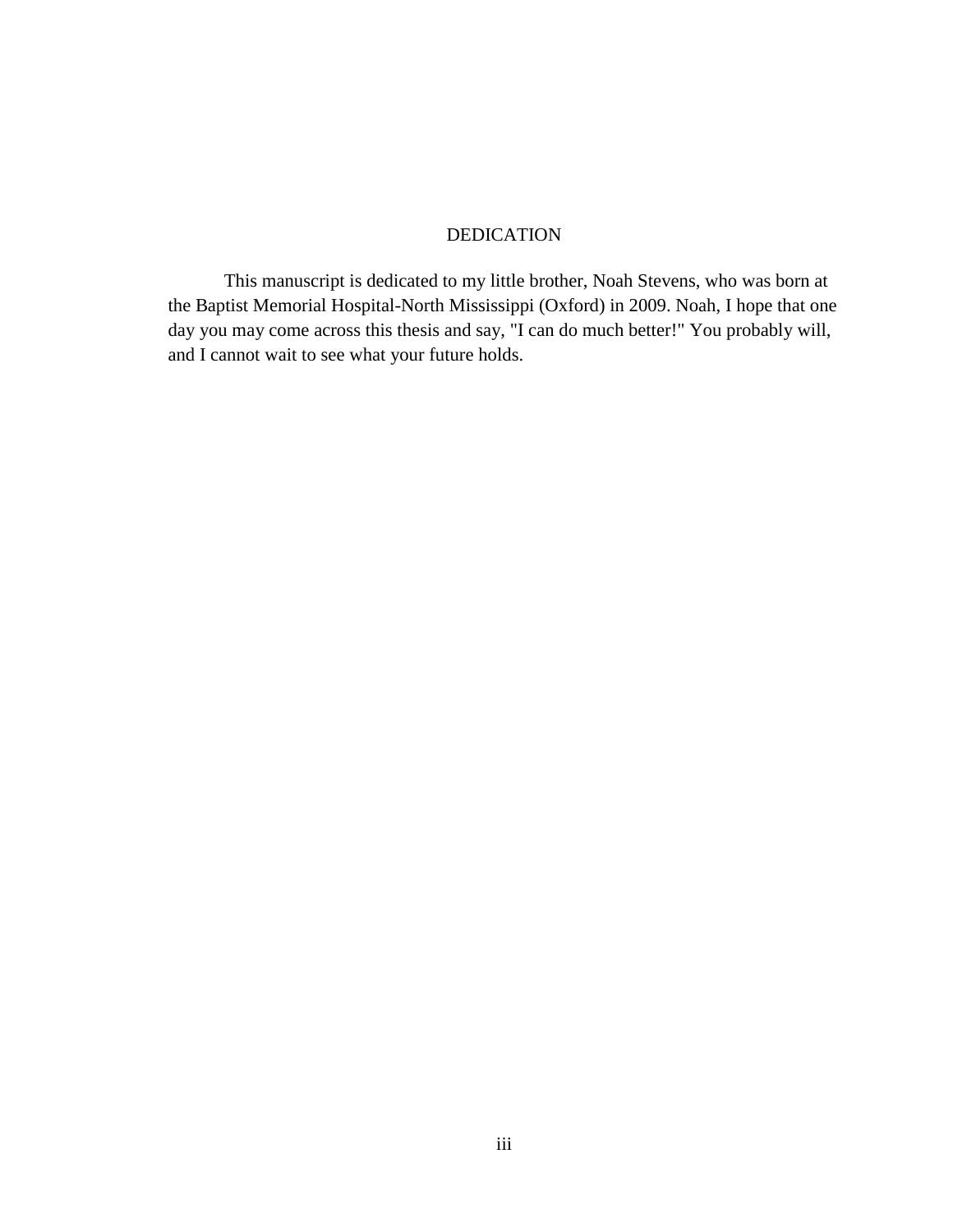## ACKOWLEDGEMENTS

First, I would like to thank the Sally McDonnell Barksdale Honors College for the amazing education that I have received these past four years. Thank you DSG, Penny Leeton, Dr. Debra Young, and the rest of the Honors staff, for your open doors and unwavering support.

Next, I would like to thank Dr. Erin Holmes, my thesis advisor, for going above and beyond in helping me make this thesis a reality. Some days I wonder if Dr. Holmes is fully human because she has to be part angel, and I cannot ask for a better person, friend, and cheerleader to accompany me on this thesis journey. I would also like to thank Dr. Meagen Rosenthal and Dr. David Gregory, my second and third readers, for their time and energy in editing my thesis and attending my defense.

In addition to these wonderful individuals at the University of Mississippi, my project would not have happened without my coworkers at the Baptist Memorial Hospital-North Mississippi (Oxford). Thank you Dr. Todd Williamson for agreeing to be my hospital sponsor and eagerly fulfilling every task that I requested. Thank you, my fellow pharmacy technicians, and the pharmacists, for helping me with data collection and also being a great work family for the past three years.

Last but not least, I would like to thank my friends and family for believing in me and challenging me to do my best every day. I love you all.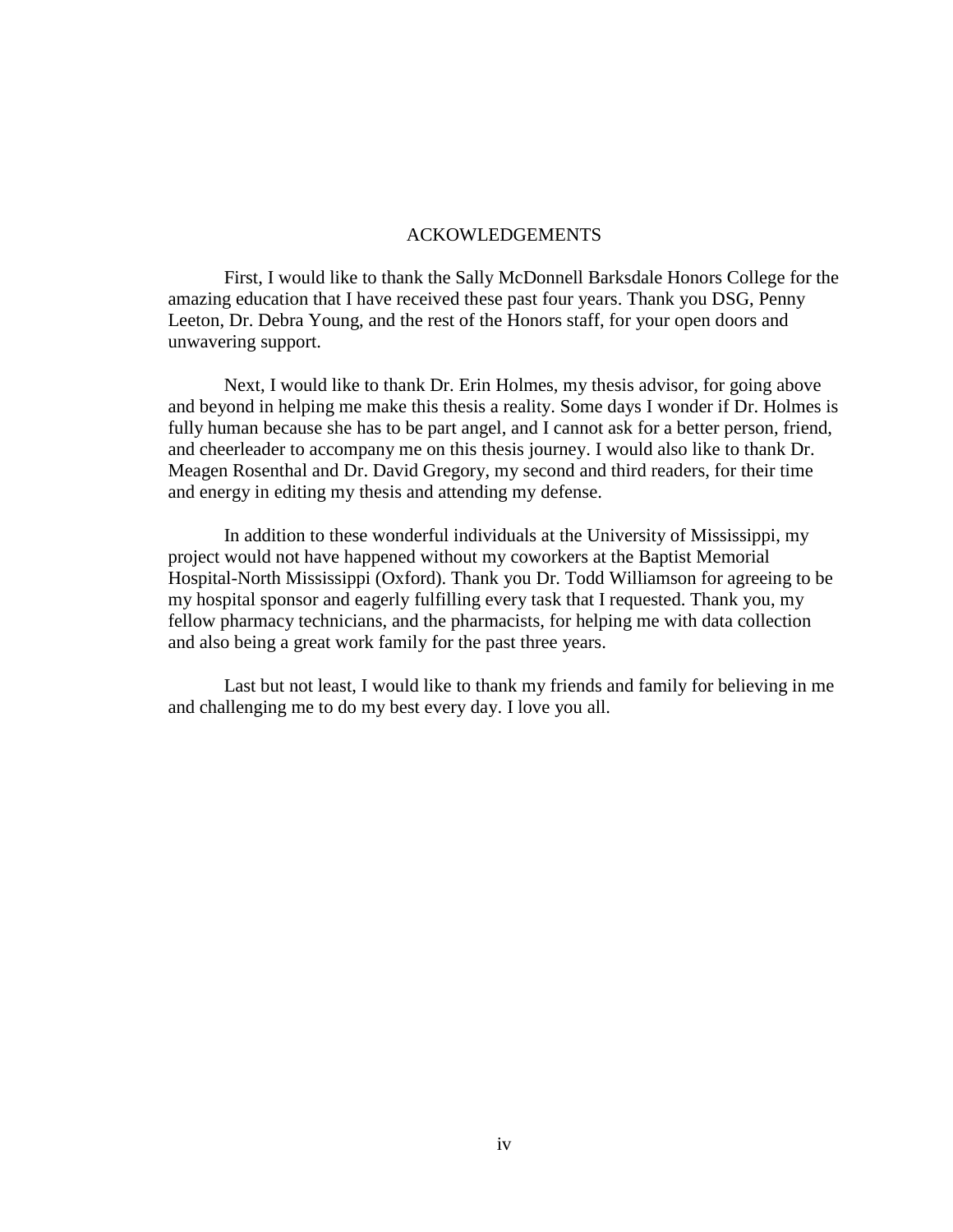## ABSTRACT

## YUJING ZHANG: Intravenous Solution Wastage in Hospital Pharmacy at Baptist Memorial Hospital-North Mississippi (Oxford) (Under the direction of Erin Holmes)

**Introduction:** IV solution wastage refers to IV medications made for a patient that remain unused by that patient for a variety of reasons, and have subsequently expired, or for other reasons cannot be used for another patient (recycled), and therefore must be disposed of. This problem is widespread across hospital pharmacies in the U.S. and the world. BMH-NM (Oxford) pharmacy utilizes many waste reduction strategies but has never monitored its IV solution wastage. Therefore, the objective of this study was to identify the number of IV solutions wasted in a month and the subsequent financial loss in terms of drug cost, and categorize the wastage by drug name and drug class. **Methods:** This study was conducted using a cross-sectional, observational, prospective study design to quantify the amount of IV solution wastage that occurred at BMH-NM (Oxford). For 30 days in March, 2017, the researcher collected data from wasted IV solutions set aside by pharmacy technicians and calculated the drug cost. For each wastage indicator (number of bags and drug cost), the top 10 drugs and drug classes were ranked, and descriptive statistics were conducted to further visualize the impact. **Results:** From March 1, 2017, to March 30, 2017, the BMH-NM (Oxford) pharmacy wasted 285 bags of IV solution, resulting in a financial loss of \$4025.66 in drug cost. There were 46 different types of drugs from 28 different drug classes. **Conclusion:** The financial loss from a single month of IV solution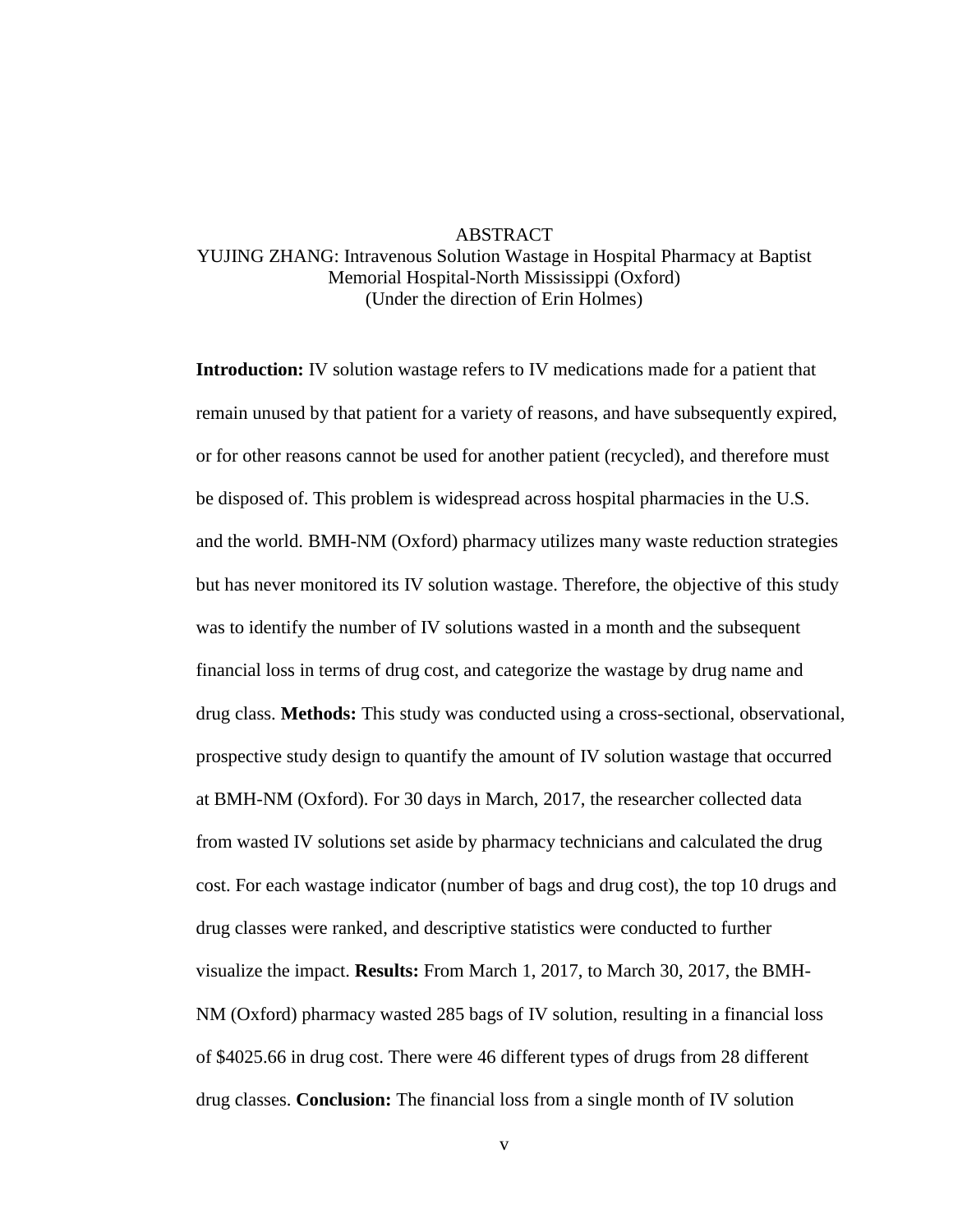wastage was significant for a 217-bed rural hospital. A variety of drugs and drug classes were identified as targets for waste reduction. Potential causes for wastage were drug-specific, and both volume and cost of waste need to be considered for reducing overall IV solution wastage.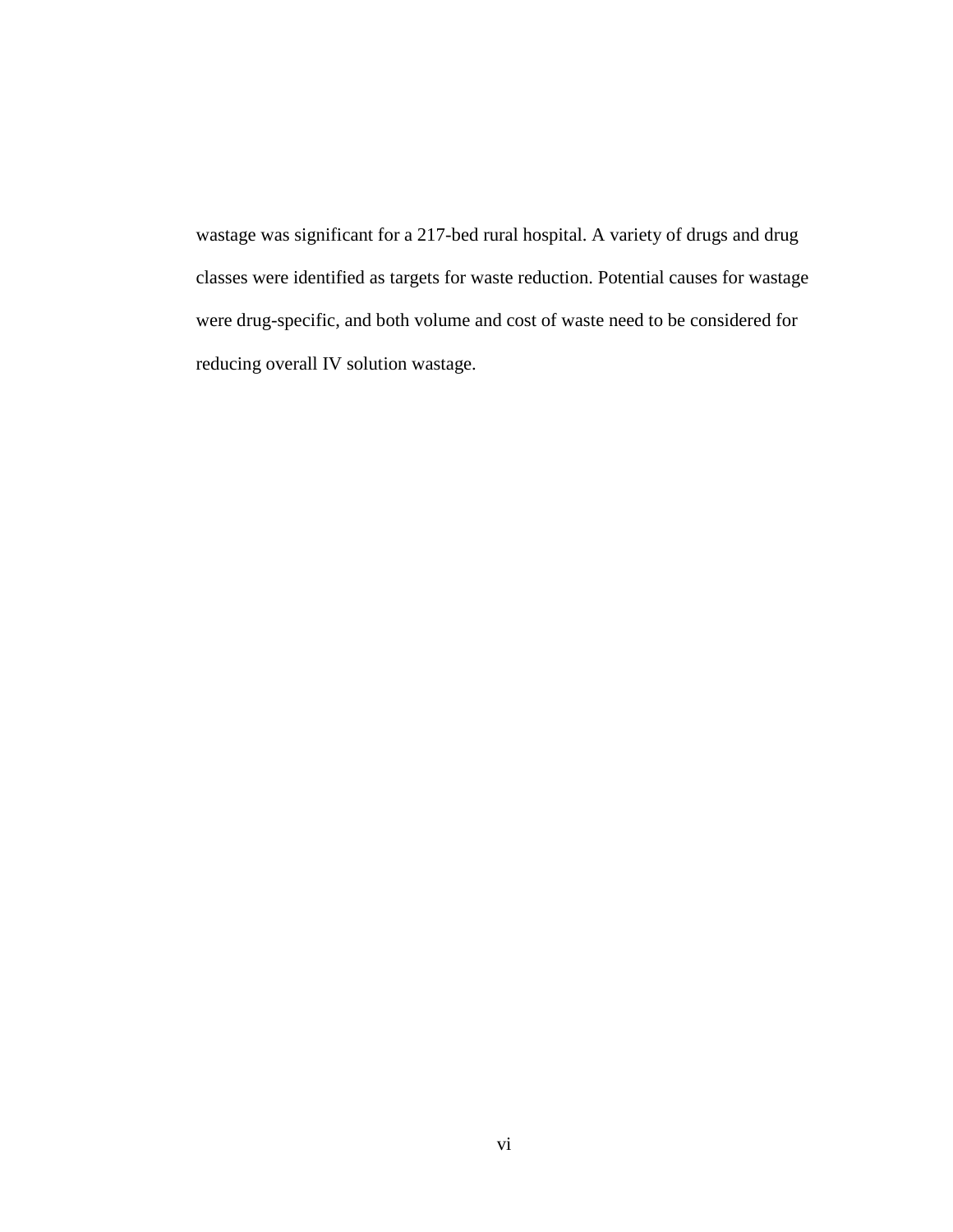# **TABLE OF CONTENTS**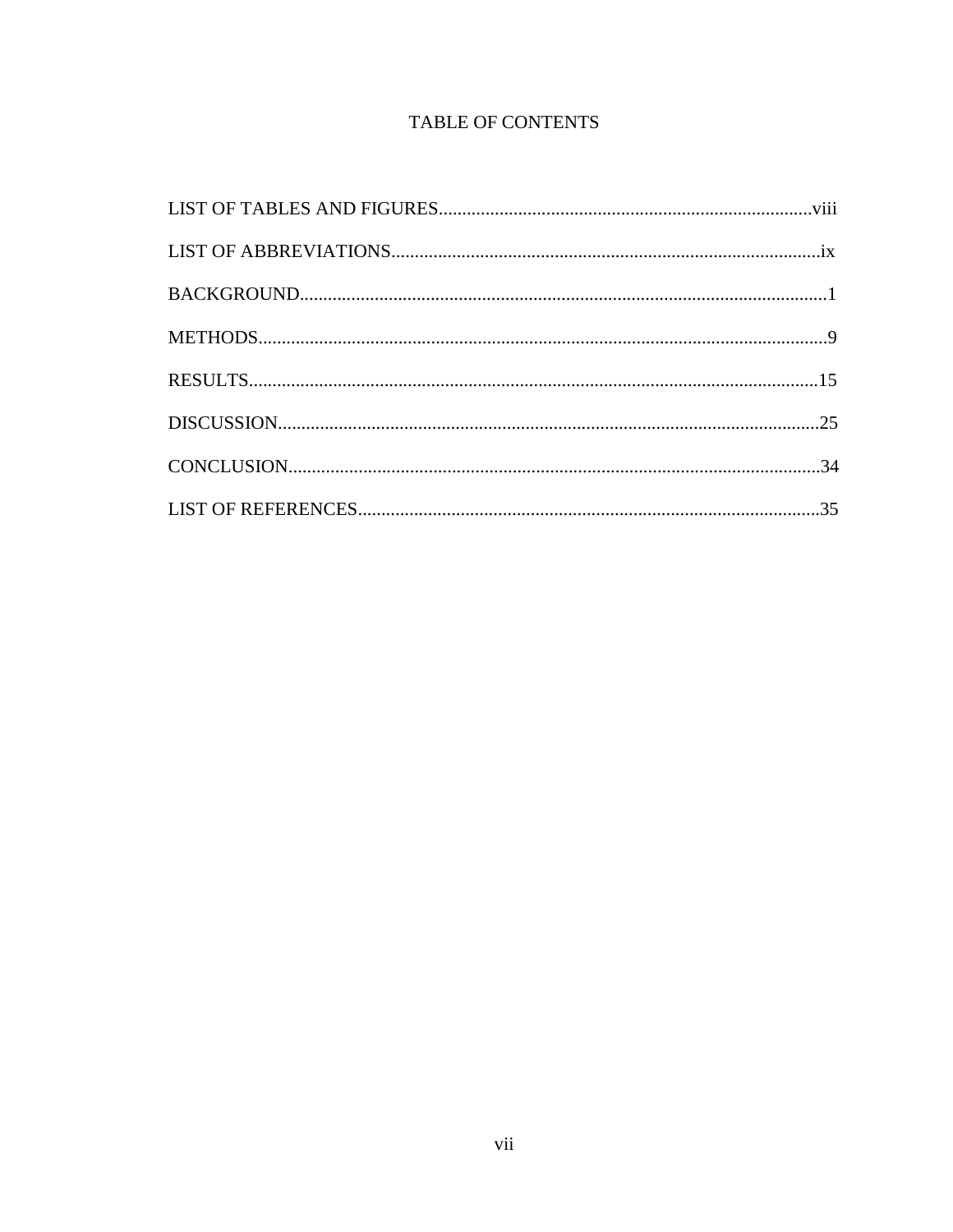# LIST OF TABLES AND FIGURES

| Table 1  |                                                                    |  |
|----------|--------------------------------------------------------------------|--|
| Table 2  |                                                                    |  |
| Table 3  |                                                                    |  |
| Table 4  |                                                                    |  |
| Table 5  |                                                                    |  |
| Table 6  |                                                                    |  |
| Table 7  |                                                                    |  |
| Table 8  |                                                                    |  |
| Table 9  |                                                                    |  |
|          |                                                                    |  |
| Figure 1 |                                                                    |  |
| Figure 2 | Percentage of Top 10 Drugs in Total Number of Bags Wasted19        |  |
| Figure 3 | Percentage of Top 10 Drug Classes in Total Number of Bags Wasted20 |  |
| Figure 4 |                                                                    |  |
| Figure 5 |                                                                    |  |
| Figure 6 | Comparison of IV Wastage by Number of Bags Wasted and by Drug      |  |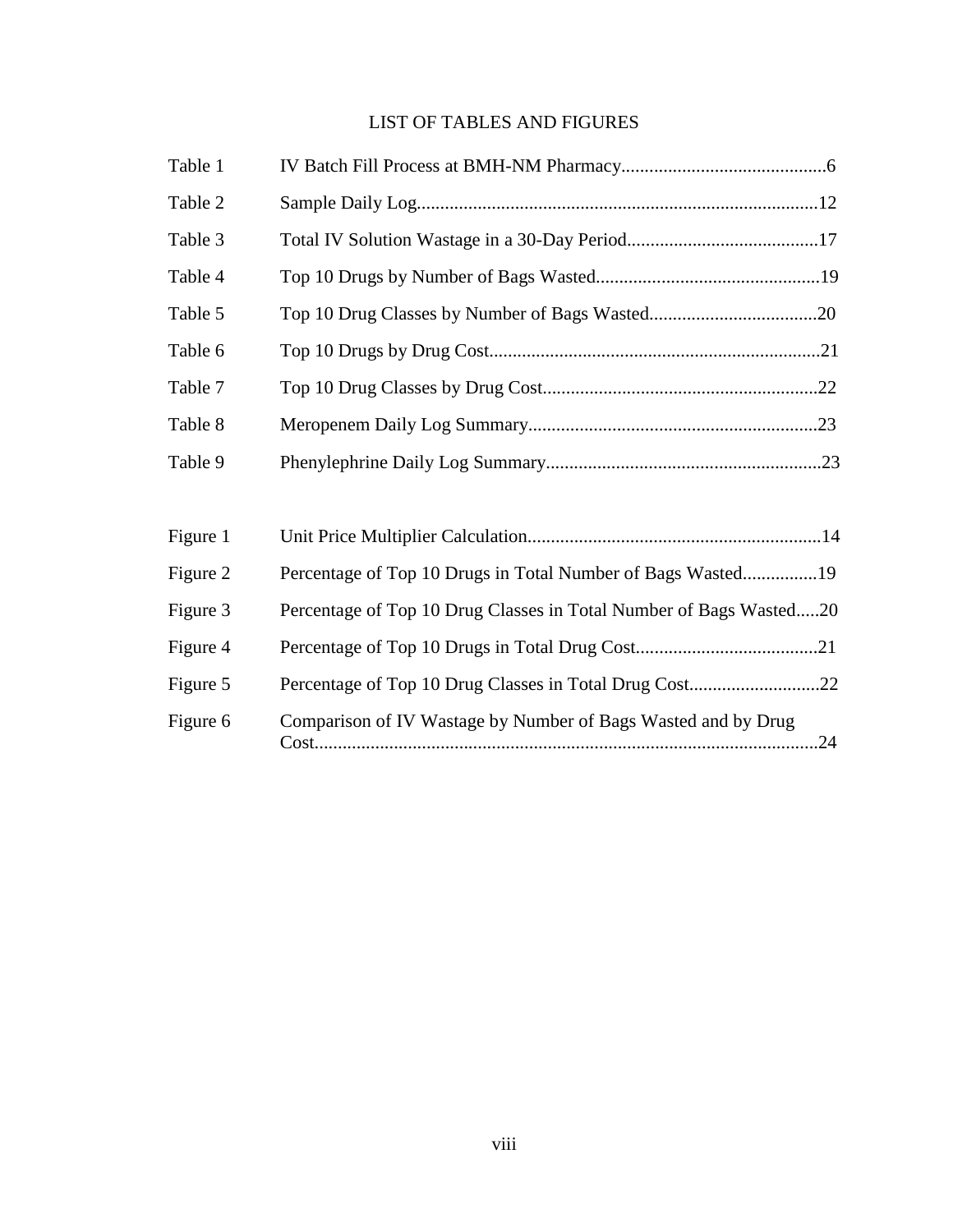## LIST OF ABBREVIATIONS

| <b>BMH-NM</b> | Baptist Memorial Hospital-North Mississippi (Oxford) |
|---------------|------------------------------------------------------|
| CF            | cart fill                                            |
| <b>CPOE</b>   | computerized physician order entry                   |
| D/C           | discharged, discontinued                             |
| FD            | first dose                                           |
| <b>IRB</b>    | <b>Institutional Review Board</b>                    |
| IV            | intravenous                                          |
| <b>MVI</b>    | mutivitamin                                          |
| <b>NSAID</b>  | non-steroidal anti-inflammatory drug                 |
| <b>PRN</b>    | as needed                                            |
| STAT          | immediately                                          |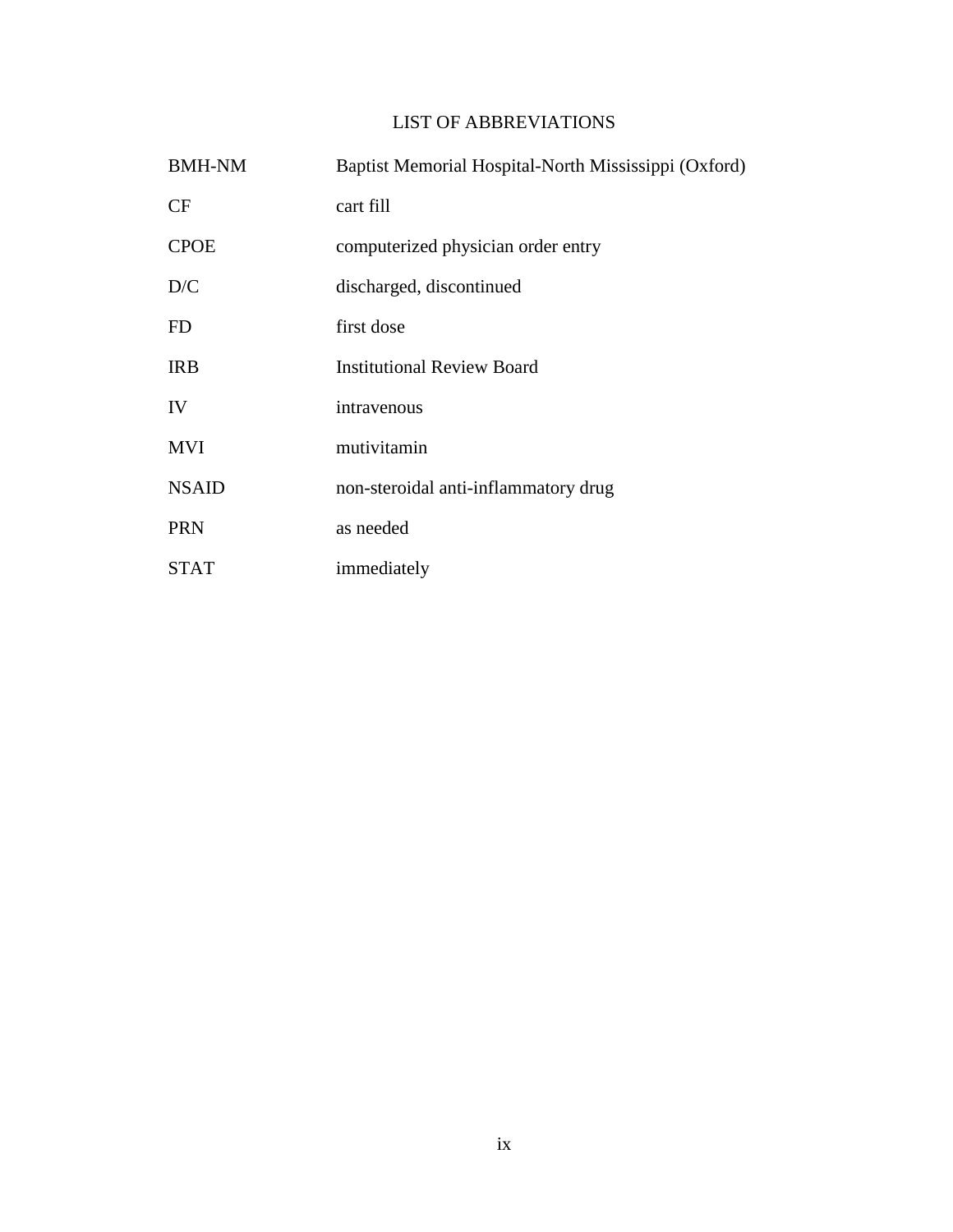## **BACKGROUND**

## *Description of the Problem*

In hospital pharmacies across the country, and even the world, pharmacists and technicians experience the frustration of intravenous (IV) solution wastage. This wastage refers to IV medications made for a patient that remain unused by that patient for a variety of reasons, and have subsequently expired, or for other reasons cannot be used for another patient (recycled), and therefore must be disposed of.

There can be several negative consequences that result from wasted IV solutions. On the anecdotal side, IV solution wastage could lead to reduced work satisfaction and reduced productivity in the pharmacy. It takes time and resources for technicians and pharmacists to verify the order, prepare the solution, double-check the bag, and send it to the appropriate location. Seeing IV bags go to waste and realizing that all the work was done in vain can sometimes be frustrating and discouraging to the pharmacy staff. In addition, they could have used that time verifying other orders or preparing other medication, resulting in opportunity costs for labor.

On the quantitative side, the financial cost of IV solution wastage can be a significant burden on a hospital pharmacy's budget. Uchida et al. (1994) conducted a year-long study at the 493-bed University of California, Irvine Medical Center in 1991 and found 14,035 wasted IV solutions totaling an estimated \$86,000 in drug costs, or 2.5% of the total IV drug cost, in a 12-month period. Accounting for inflation, the loss equates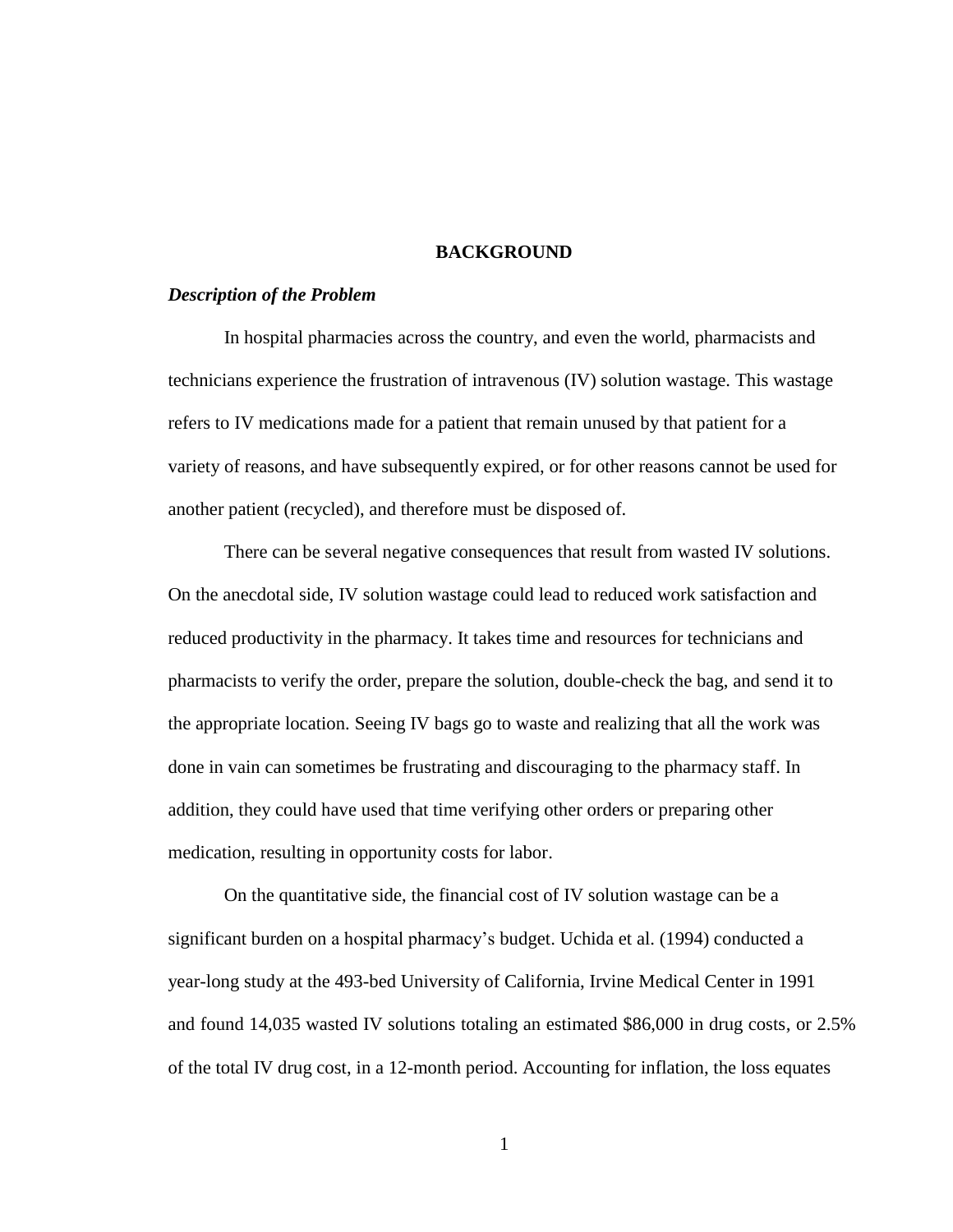to about \$150,000 in today's value. Of course, other factors over the past 25 years, such as healthcare reform and rising drug costs, may realistically result in a much higher wastage cost.

## *Literature Evaluation of IV Solution Wastage*

Because IV solution wastage is a serious and widespread problem in hospital pharmacies, many researchers around the world have looked into the magnitude of waste in their local hospitals. In an 800-bed teaching hospital in Saudi Arabia, for example, Al-Dhawailie (2011) collected 265 unused intravenous medication in a single month in 2009. A year earlier at a large teaching hospital in Cincinnati, OH, Chiu (2009) found that an average of 2,173 IV bags was wasted per month during a 3-month study period, costing the pharmacy on average \$47,977 each month and an estimated \$575,000 per year. A dated, but more comprehensive study, conducted by Birdwell et al. (1993) showed that among 237 surveyed U.S. hospitals, the mean IV solution wastage rate was 2.83% meaning for every 100 bags made, 3 were wasted. Most alarming is that despite hospital pharmacies being aware of the issue of IV solution wastage, only a minority of those pharmacies regularly monitor for IV wastage. In the same survey by Birdwell, only 35.9% of the respondents indicated that waste is monitored and recorded on a daily basis. Over 40% said that they either only monitored waste occasionally or never monitor it at all.

#### *Causes of IV Solution Wastage*

Quantifying IV wastage is important, but it is also important to understand the causes of wasted IV solutions. Just like everything else in health care, the reasons are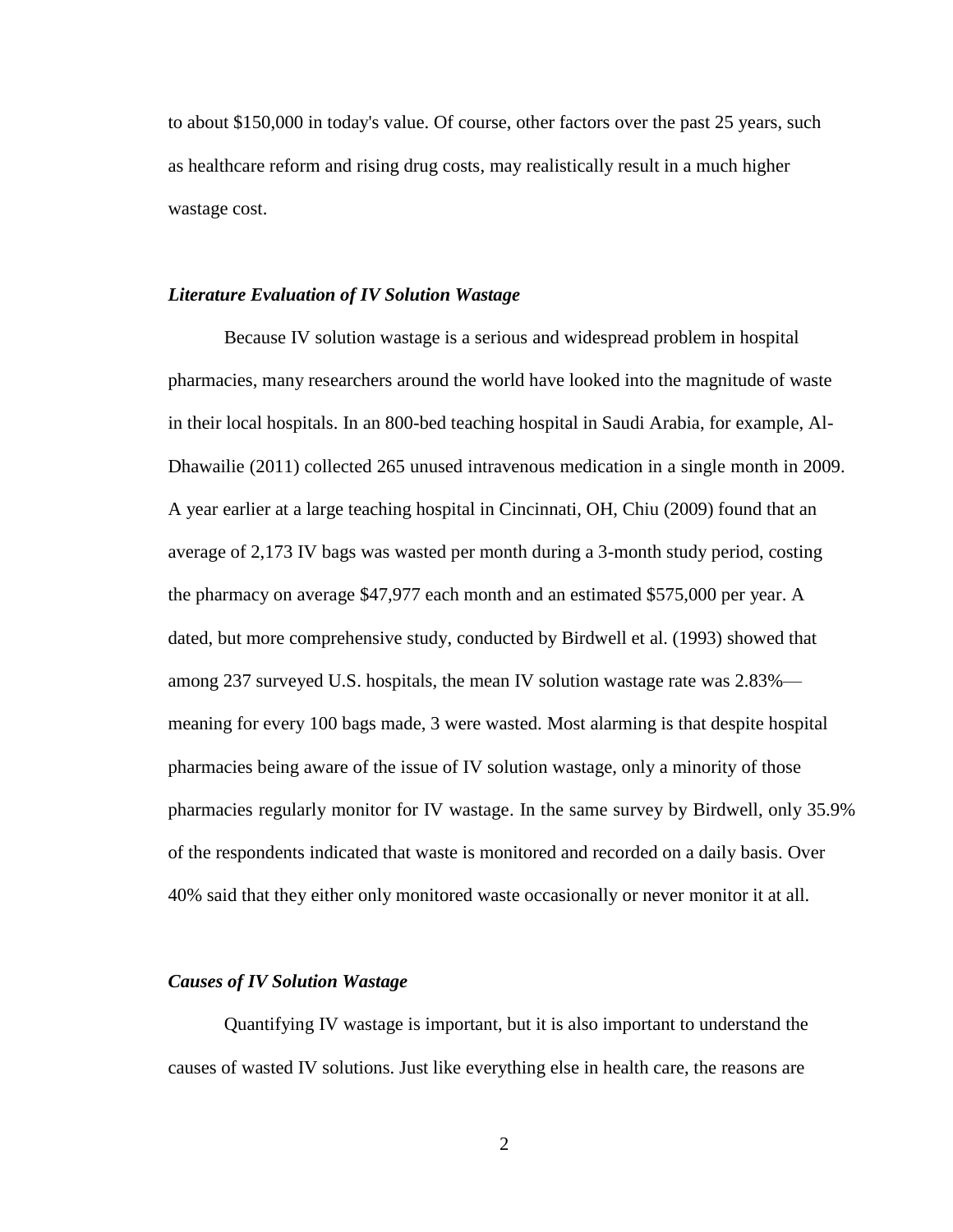complicated. Most often, IV bags are wasted because they have short expiration dates, and by the time technicians bring them back to the pharmacy, they can no longer be recycled. There are several reasons why IV bags are returned to the pharmacy. Usually it is because the doctor discontinued or changed the order, and the solution has already been mixed and sent up to the floor. Other times nurses do not transfer the medication with the patient to a different unit, causing the bag to expire in a medication bin on the patient's old floor. Lastly, if a patient passed away before the medication was due, but after it was made, the nurse has no choice but to return the bag to pharmacy. Uchida (1994) observed in her article, "most of these problems can be attributed to poor communication between physicians, nurses, and pharmacists."

#### *Methods to Reduce IV Solution Wastage*

From my personal experience working for three years as a hospital pharmacy technician, potential IV solution wastage is inevitable, but many times it is avoidable. There are many measures to reduce waste. Birdwell et al. (1993) focused on four areas. First, he found that the lowest wastage rate occurred when there is computerized notification (versus written or verbal notification) to discontinue IV administration. Specifically, "as the elapsed time from the discontinuation of an IV drug or solution to notification in the pharmacy increased from <1 hour to >4 hours, the actual and perceived mean wastage rates also increased." Second, he found that the active retrieval of IV solution from wards or from designated location reduced wastage rate. Third, 85.9% of the surveyed hospitals recycled IV bags until their expiration date, and compared to more conservative recycling policies, this policy had the lowest wastage rates. Lastly, the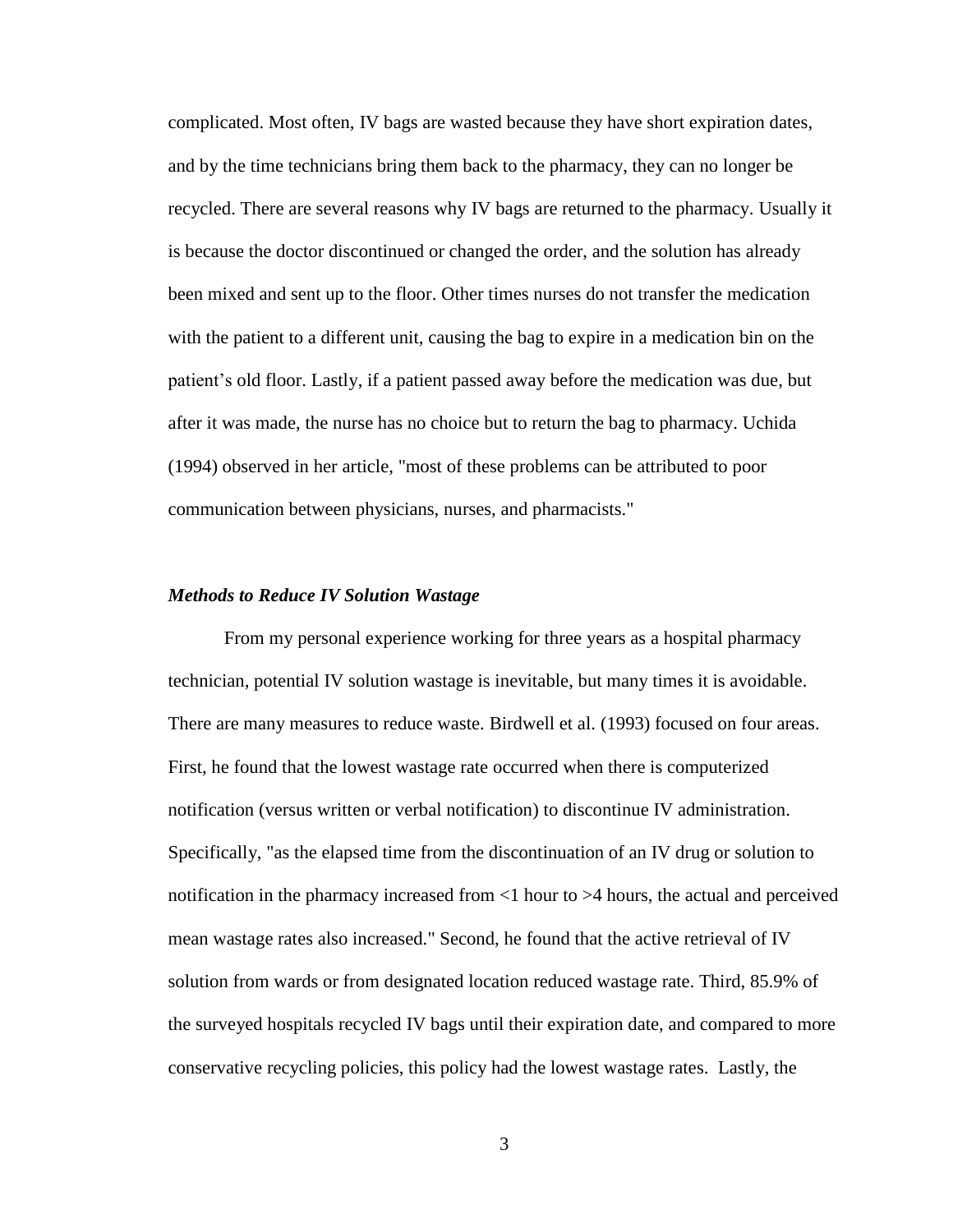highest wastage rates came from hospitals that used manufacturer stability data in determining the expiration dating policy, while the lowest rates came from the handful of hospitals who used sterility instead of stability data. Again, Birdwell's survey was conducted in 1990 when computerized physician order entry (CPOE) system was not yet widespread, so today there are many other methods, such as barcode scanning technology, that could be used to reduce intravenous solution wastage.

# *Baptist Memorial Hospital-North Mississippi (Oxford) Pharmacy Efforts to Reduce Wastage*

The pharmacy at Baptist Memorial Hospital-North Mississippi (BMH-NM) in Oxford, a 217-bed large rural hospital, already incorporates many of these best practices to reduce waste. When physicians order certain IV solutions (e.g., those with short stability periods or those that are made with expensive drugs) using a CPOE system, pharmacists process the order as usual. However, technicians pin the label on a board outside the IV room rather than immediately making the IV after the order is placed. An hour before the medication is due, the technician checks to see if the order has been discontinued or if the patient has been transferred. If the order is still active, and the patient location is updated, then the technician will make the bag, and the medication will be either sent by pneumatic tube or hand-delivered to the nursing unit.

There are several other mechanisms that the pharmacy at BMH-NM (Oxford) has in place to minimize IV wastage. When technicians are on nursing floors on routine medication deliveries, they will actively retrieve unused IV bags that were due at least 6 hours ago, and once the technician gets back to the pharmacy, they will credit the bags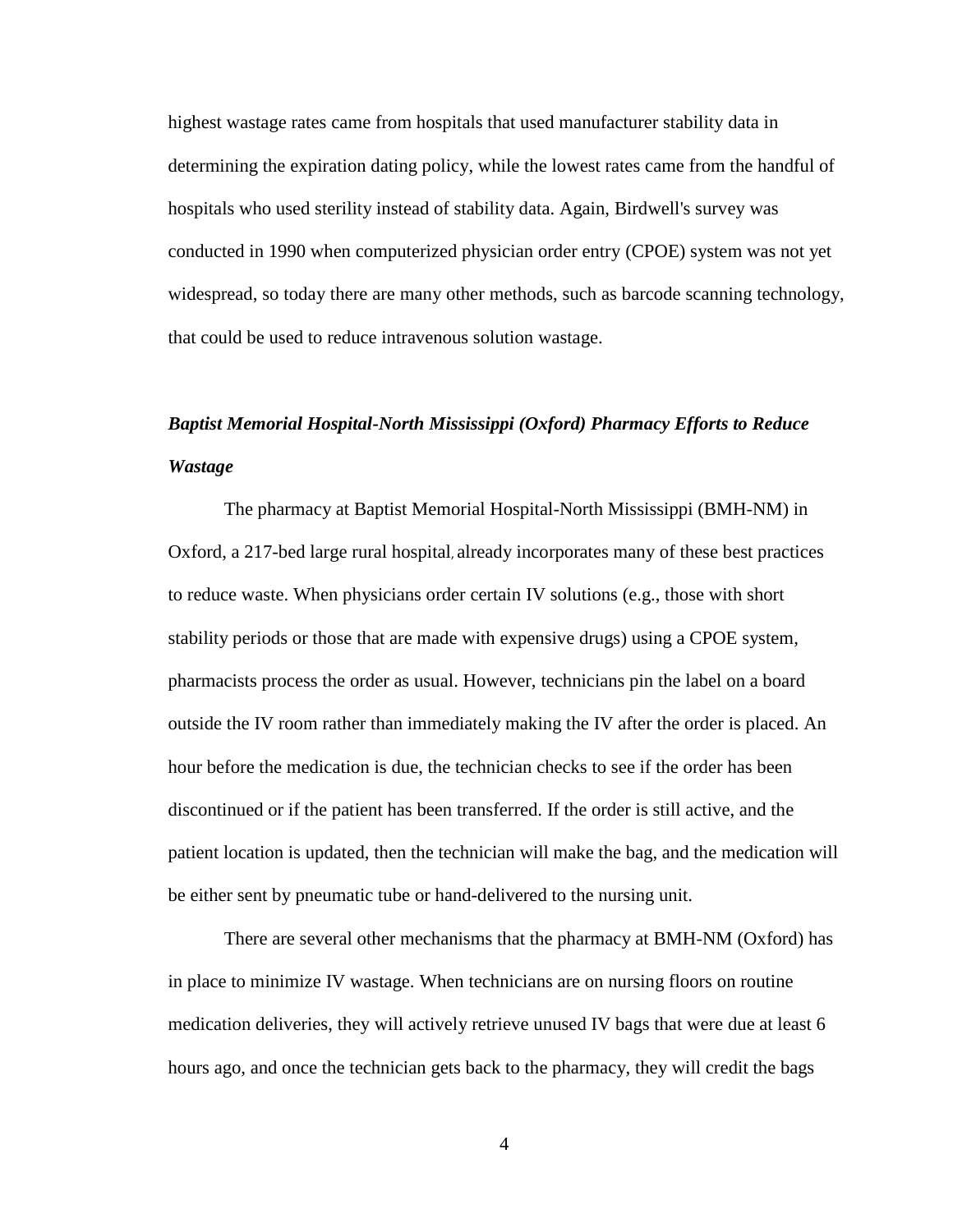back to the patients (meaning, to ultimately remove this IV from the patient's hospital bill). If not expired, these IVs will be stored for the purpose of reuse for other patients as appropriate (see batch fill process section, below).

In other instances, when the IV technician makes extra bags for frequently used solutions, he or she will put the new bags behind the old ones in the overstock bin so the ones expiring first will get used first. Also, to avoid IV bags from going missing on nursing units, the technicians try to hand deliver as many IV bags as possible to the medication room on the nursing unit instead of sending them by pneumatic tube to the nursing unit. If a nurse calls the pharmacy for replacements of missing IV bags because a patient has recently transferred from a different floor, the tech will call the nurse from the patient's previous floor to try to find the bag before making a new one. Finally, for IV bags with short stability, the hospital pharmacy purchases premixed bag with longer expiration dates.

#### *Batch Fill Process of IV Solutions at BMH-NM (Oxford)*

To fully understand how IV wastage is managed at BMH-NM (Oxford), it is important to understand the daily process of filling IV orders for patients. Every morning at 7:00 am, labels are printed for IVs due between noon and 6:00 pm that day. The IVs are made and delivered at 9:30 am. The timeline for the second, third, and fourth batches of IVs for the day are outlined in Table 1 below.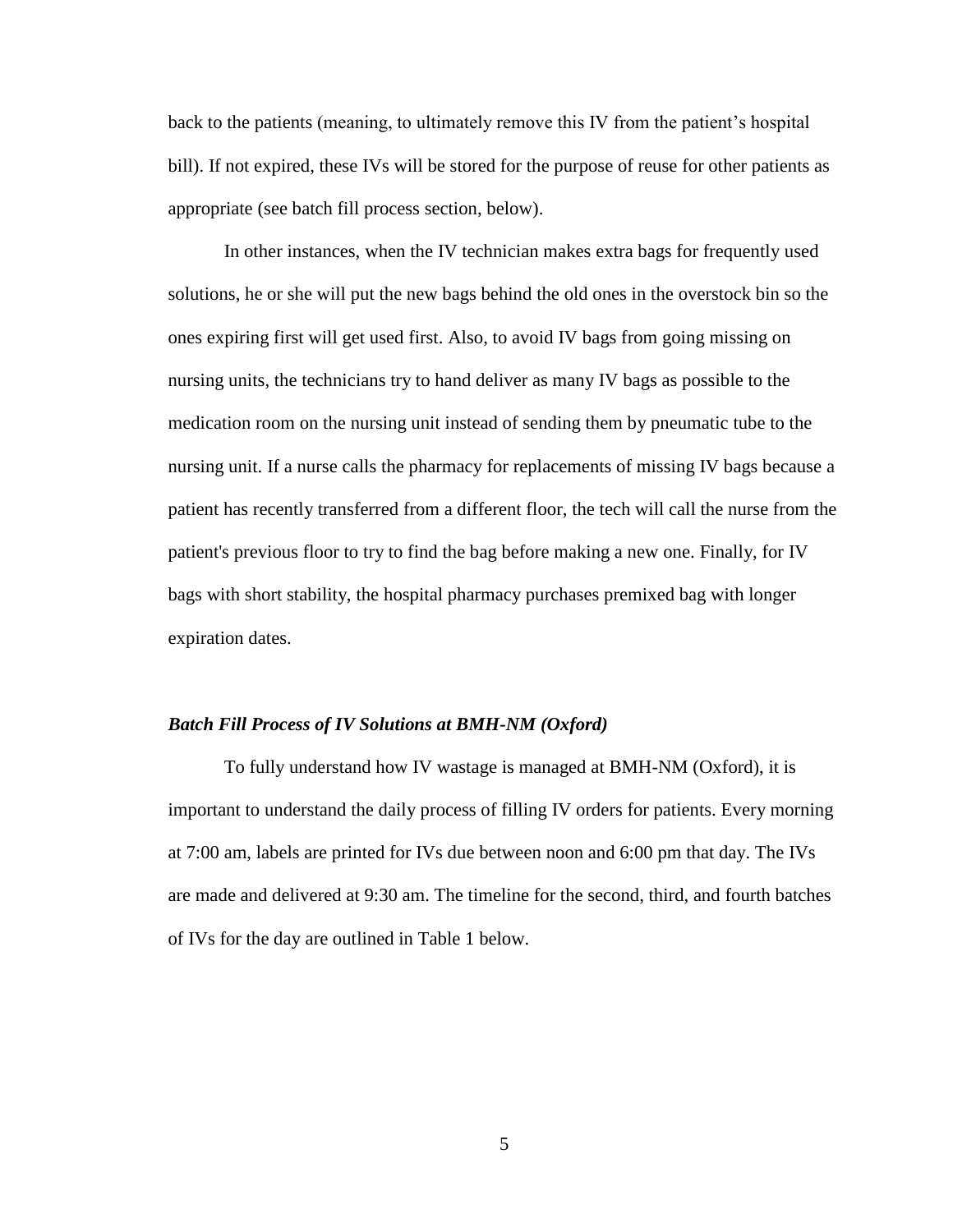| 7:00 AM  | First batch prints for IVs due noon to 6 PM today        |
|----------|----------------------------------------------------------|
| 9:30 AM  | Rounder delivers first batch                             |
| 11:00 AM | Second batch prints for IVs due 6 PM to midnight today   |
| 2:00 PM  | Rounder delivers second batch                            |
| 3:00 PM  | Third batch prints for IVs due midnight to 6 AM tomorrow |
| 4:00 PM  | Rounder delivers third batch                             |
| 6:00 PM  | Fourth batch prints for IVs due 6 AM to noon tomorrow    |
| 7:30 PM  | Rounder delivers fourth batch                            |

Table 1. IV Batch Fill Process at BMH-NM Pharmacy.

In addition to the scheduled IV batches illustrated above, labels for new orders, STAT doses (immediate does for patients), and PRN (as needed) doses print out sporadically throughout the day. The IV technician usually makes these bags as soon as the labels print out, and the mixed solutions are tubed to the floor, unless it contains drugs that cannot be shaken or are narcotics, in which case the bags will be hand-delivered to the nurse.

## *Recycling and Wasting Policy at BMH-NM (Oxford)*

BMH-NM (Oxford) has established a process for collecting discontinued IV bags. Every time an IV order gets discontinued, a D/C (shorthand for "Discontinue") label prints out. If the label prints out before the rounding technician delivers, then a technician would first try to find the original label and credit it before a bag is even made, or if the bag is already made, find the bag, credit it, and save it for use for another patients (recycling). If the D/C label prints out after the rounder has left the pharmacy for delivery, then the next rounding technician will bring the discontinued bag back and credit it. The IV bag will be stored for use for another patient if appropriate. If the solution has already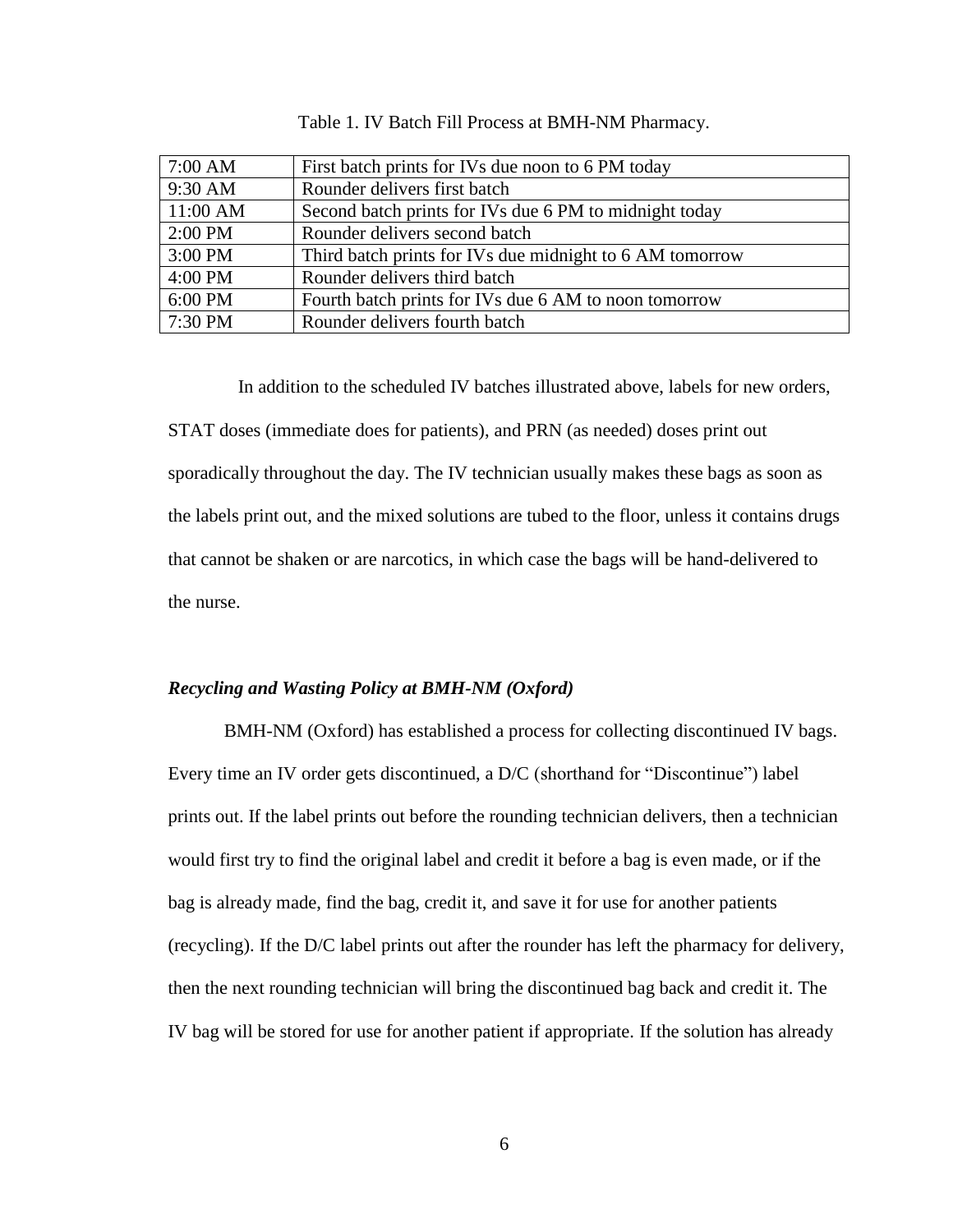expired and cannot be recycled for another use, then the bag will be cut up in the sink as a means of destruction.

In addition to making IV solutions for specific patients, the pharmacy also prepares commonly used IV bags in bulk to be stored in the pharmacy and in different hospital units, which can be another source of IV solution wastage. As mentioned in the previous section, technicians often make extra IV bags for frequently used drugs, and occasionally the extra bags expire before they can be used. In nursing units, BMH-NM (Oxford) installed Omnicell Automated Dispensing Cabinets in 2015 to store unit-dose medication, premixed fluids, and frequently prescribed IV solutions with a 15-day or 30 day stability period at room temperature. These medication cabinets allow nurses to retrieve medication for their patients instantly instead of waiting on pharmacy technicians to deliver or tube the medication. Every day, an item expiration tracking report prints out, detailing every item in every Omnicell cabinet that will expire in the next 30 days. In this way, technicians keep track of which IV solutions are expiring in which Omnicell cabinet, and every weekend the rounding technicians bring back bags that expire in the following week to be cut up in the sink.

## *Study Significance*

Conducting a study to monitoring IV solution wastage at BMH-NM (Oxford) is important for several reasons. First, there has been little recent research on IV solution wastage in the United States, especially in rural hospitals. It will be interesting to see how findings at BMH-NM (Oxford) compare with numbers from previous studies and at large teaching hospitals. Second, this hospital pharmacy has never monitored its drug wastage,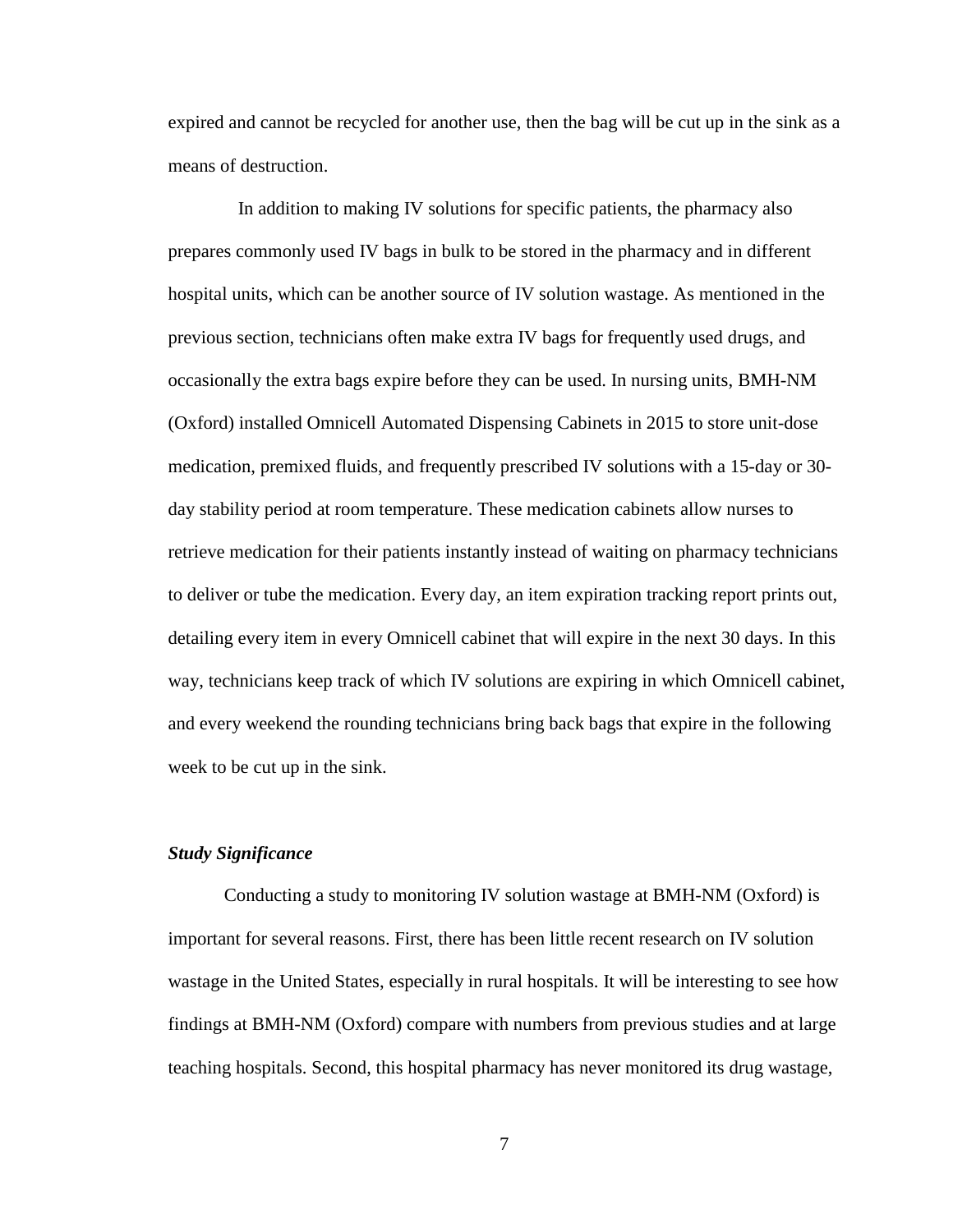even though inefficiencies arising from IV wastage have been noted. Lastly, this research can have important financial and policy implications for the pharmacy. Anecdotally, BMH-NM (Oxford) has often been referred to as the "cash cow" for the Baptist healthcare corporation. Quantifying IV solution waste and subsequent financial costs has the potential to create real policy changes within the pharmacy and the hospital at large.

## *Study Objectives*

The overall purpose of this study is to monitor and quantify IV solution wastage at the pharmacy at BMH-NM (Oxford). The specific objectives of this study are:

- 1. To identify the number of IV solutions wasted at BMH-NM (Oxford) in a month and to categorize the solutions by drug name and drug class.
- 2. To quantify the financial loss in terms of drug cost to BMH-NM (Oxford) as a result of wasted IVs at BMH-NM (Oxford) pharmacy and categorize the loss by drug name and drug class.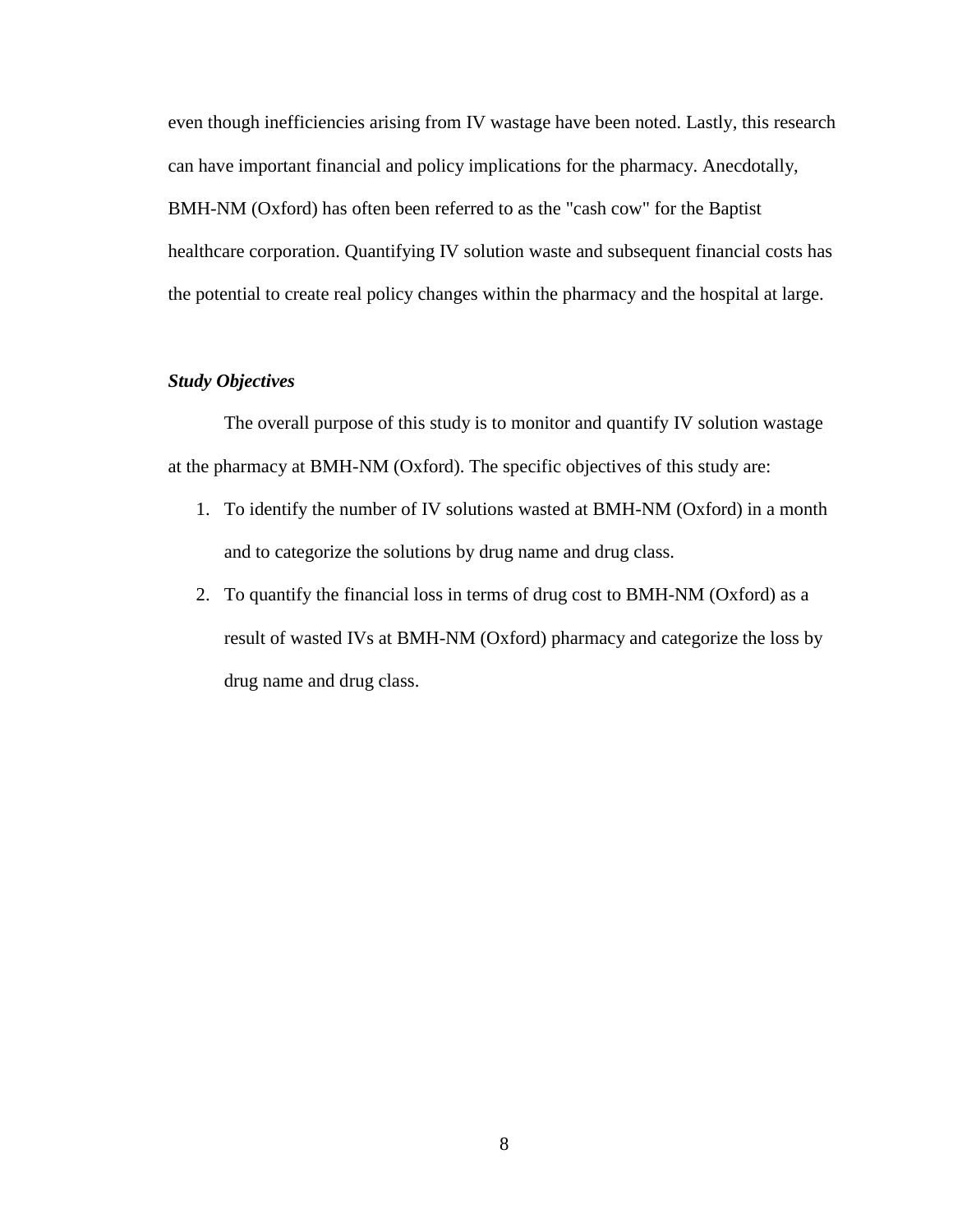## **METHODS**

## *Study Design*

This study was conducted using a cross-sectional, observational, prospective study design to quantify the amount of IV solution wastage that occurred at BMH-NM (Oxford). The study was approved by the Baptist Memorial Healthcare Corporation IRB as well as the University of Mississippi IRB.

## *Data Collection*

In February 2017, the researcher prepared the pharmacy staff at BMH-NM (Oxford) for the data collection by holding a staff meeting with the pharmacy technicians and sending an email to technicians and pharmacists about the study. Technicians were given detailed instructions pertaining to the collection process in the meeting as well as in the email, and pharmacists were given a broad overview of the study purpose and method in the email so that they were aware of the ongoing data collection. The data collection process was piloted prior to the start of the study to assure adherence to, and understanding of, procedures.

There are three general sources of wasted IV solutions: unused bags from nursing units, expired pre-made bags in Omnicell machines, and expired bags in refrigerator overstock bins in the pharmacy. Technicians were given separate instructions for each source.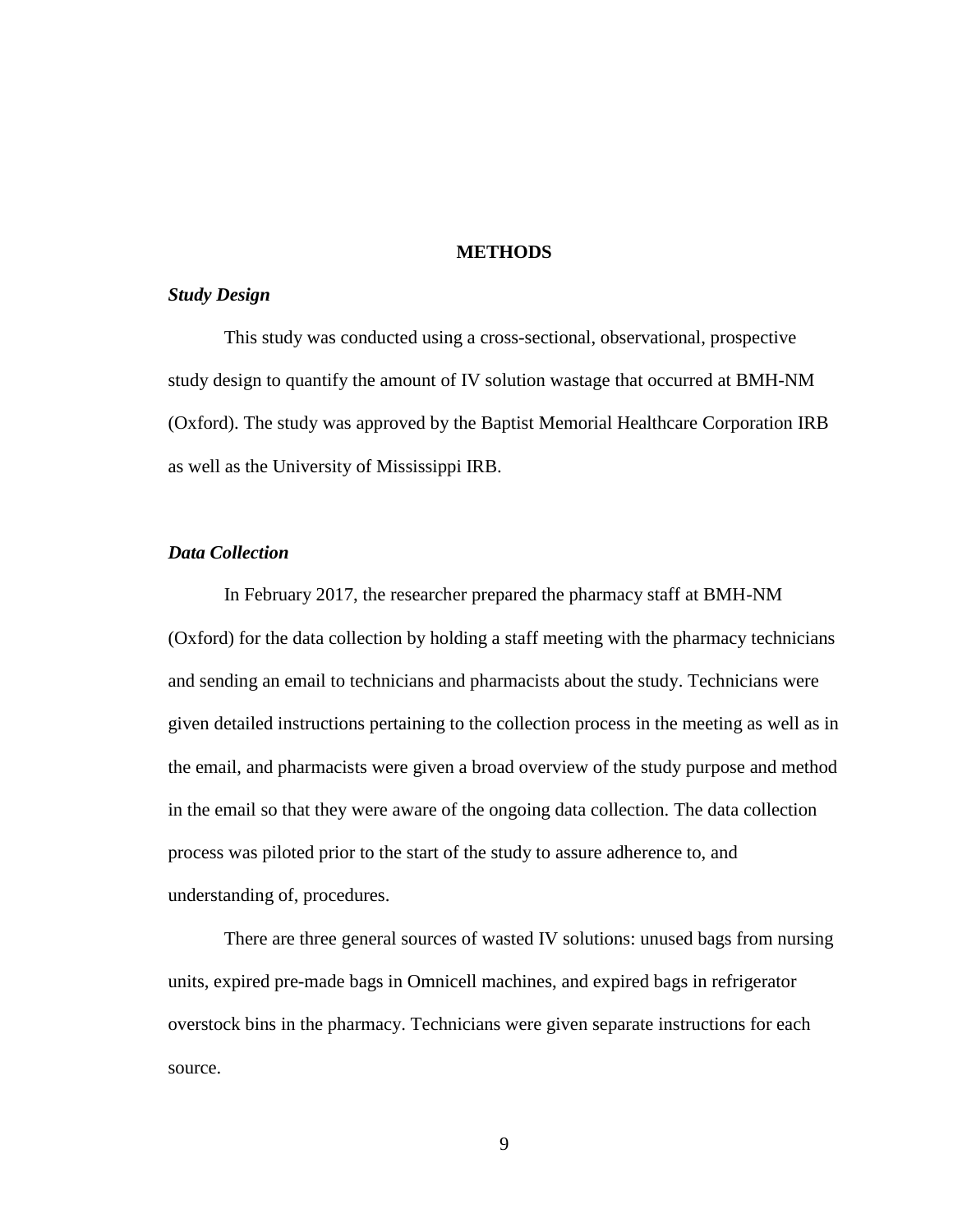- For bags returned from daily rounding and retrieved from nursing units (see Figure 1), technicians were told to sort out the wasted IV solutions, leave the medication labels intact, and place the wasted IV bags in one of the designated collection bins in the pharmacy. They were instructed not to credit the bags back to the patients to avoid the reflex of tearing off the label immediately after crediting. To assure them that the bags would still be credited, they were told that the researcher would credit the bags once she finishes data collection for the day.
- For expired pre-made bags returned from Omnicell machines, technicians were instructed to simply place them in the collection bins. These bags would be identified as Omnicell expires because they lack medication labels.
- For bags that expired in the pharmacy refrigerator, technicians were similarly instructed to place them in the collection bins instead of cutting them up in the sink. These bags would be identified as overstock expires because they would have incomplete medication labels that lack the section with patient-identifying information.

If technicians accidentally tore off medication labels or cut up the bags in the sink, they were told to put the unlabeled or empty bags in the collection bins regardless so that the researcher can get an accurate count of the number of IV bags wasted.

The physical preparation for data collection included hanging up signs in conspicuous areas of the pharmacy to remind technicians on the data collection process and setting up two collection bins in the pharmacy. Three signs were hung: one above the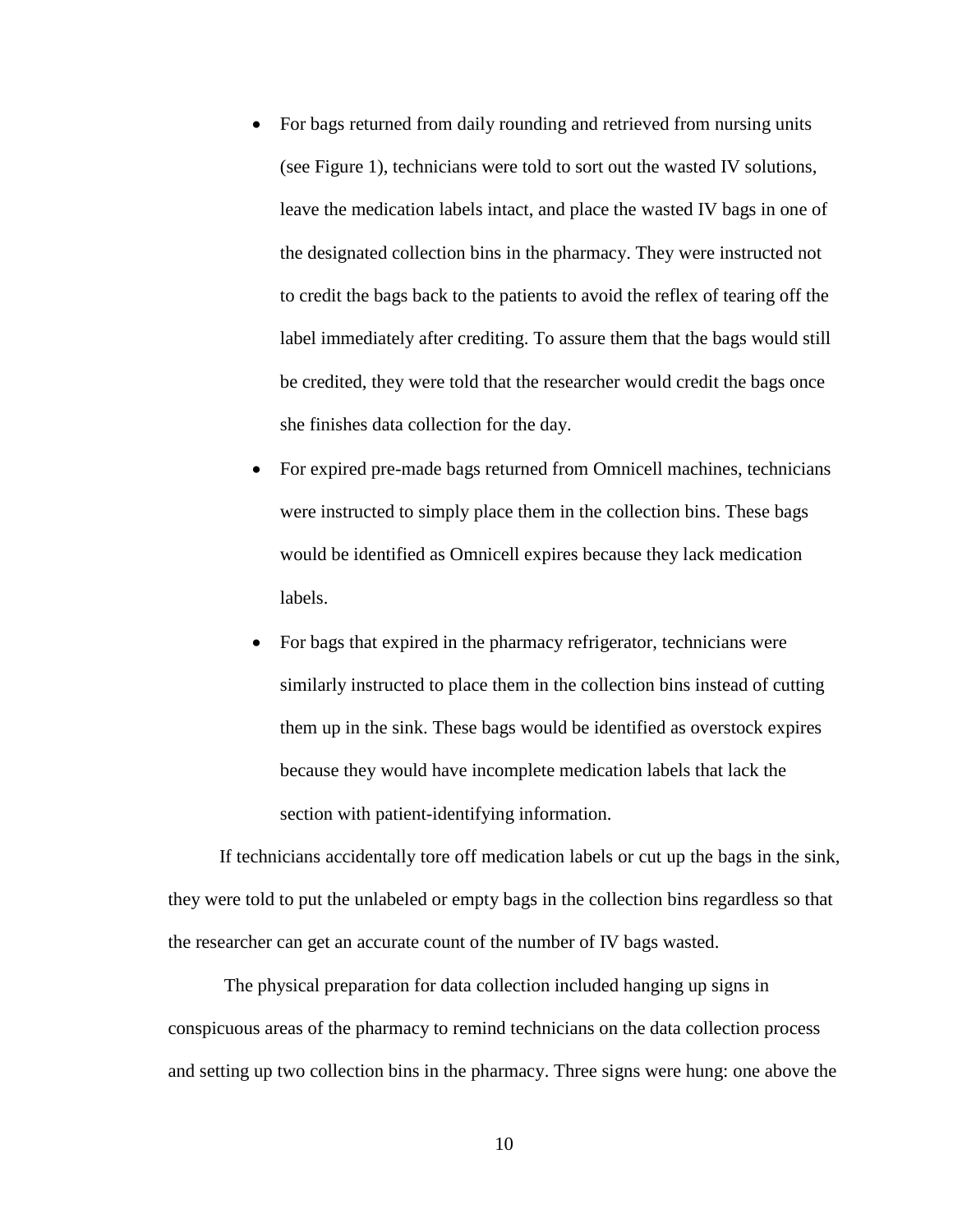computer at the technician island, one below the monitor of the computer used for crediting medications, and one above the sink in the IV room. These locations were chosen because they are visible to technicians and are key sites where wasted IV bags are normally processed. Two labeled collection bins were set up: one next to the crediting computer, and one near the sink in the clean room.

Data collection began on March 1st, 2017, and ended on March 30, 2017. Each day at 8 pm, the researcher went to the pharmacy to check the collection bins, enter data onto an encrypted data collection Excel spreadsheet, credit appropriate bags back to the patients, and properly dispose of the wasted IV solutions by tearing off and shredding the medication labels and cutting the bags up in the sink.

The encrypted data collection Excel spreadsheet, henceforth referred to as the daily log, is a table with descriptions of each wasted bag in rows (see Table 2 below). The descriptors included bag number, hospital unit, drug name, dose strength, and order type. Each bag was coded using a 6-digit code: the first three numbers indicated the date of collection, and the last three numbers differentiated bags wasted on the same day. The hospital unit was the unit on the medication label, not necessarily where the technician retrieved the bag. For example, bags expired in the fridge might be a recycled bag returned from a nursing unit, but because the patient-identifying section of the medication label, which contains the unit number, has been removed, the bag is only identifiable as fridge overstock. The drug name and dose strength were either identified from the medication label or, in the case of the pre-made bags expired in Omnicell machines, from the attached vials. The order type indicated whether the bag was made as a first dose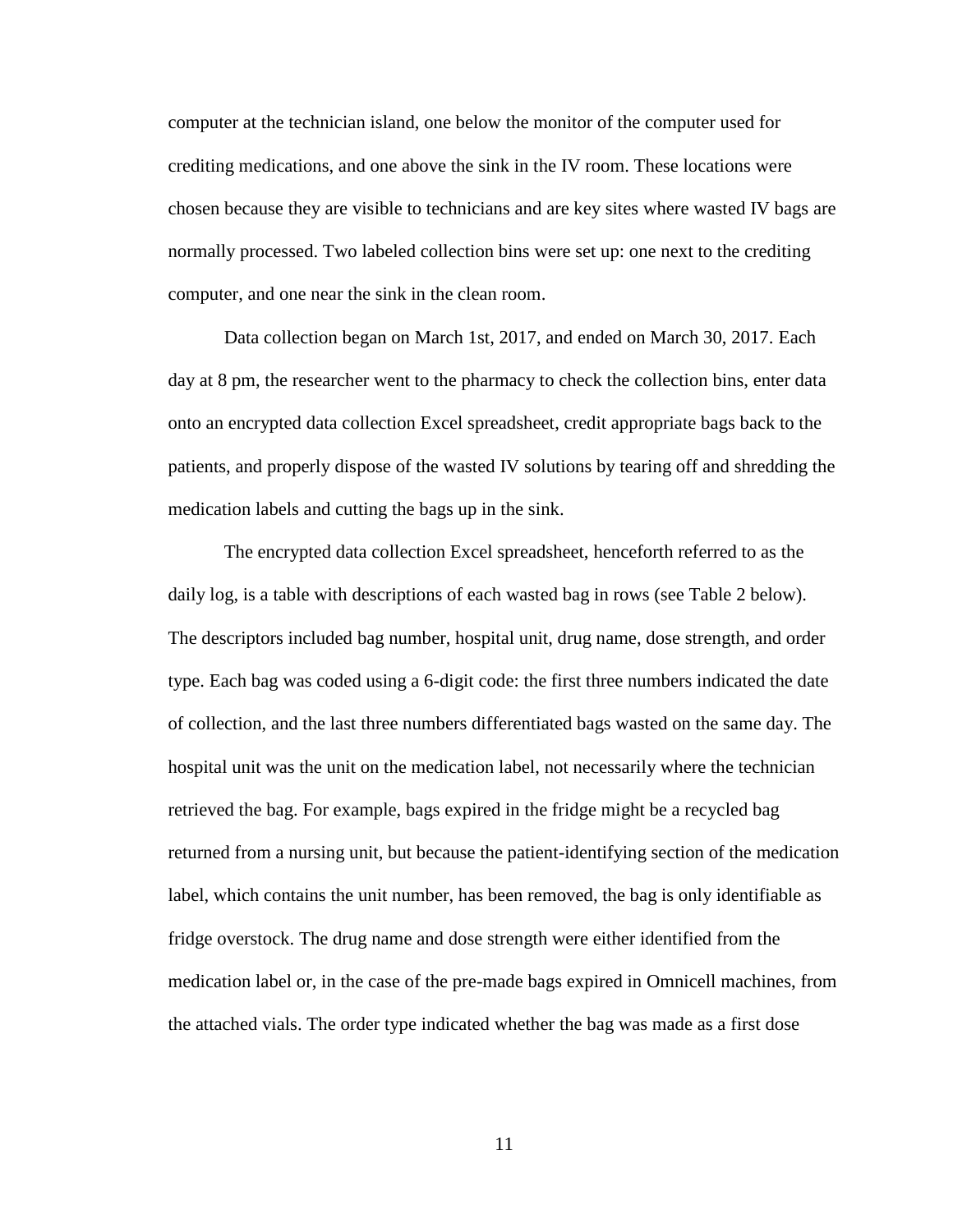(FD), a PRN (as needed) dose, a scheduled dose that was printed in the IV batch (CF), or a redispensed dose to replace a missing dose.

| Date:    | Bag#   | Unit            | Drug             | Dose       | Order     |
|----------|--------|-----------------|------------------|------------|-----------|
| 3/1/2017 |        |                 |                  |            | Type      |
|          | 301001 | 2nd             | Potassium        | 40mEq/20ml | CF        |
|          |        |                 | Chloride         |            |           |
|          | 301002 | <b>SD</b>       | <b>Ibuprofen</b> | 400mg      | <b>CF</b> |
|          | 301003 | ER              | Thiamine         | 100mg      | FD        |
|          | 301004 | <b>Dmnicell</b> | meropenem        | 500mg      | restock   |

Table 2. Sample Daily Log

At the end of the 30-day collection period, the researcher provided the pharmacy buyer with a list of drug products with specific brand/drug name, concentration, and vial sizes used to make each of the wasted IV solutions from the daily log. The specific products were determined based on the standardized process of sterile compounding at the BMH-NM (Oxford) pharmacy, which is knowledge that I acquired from working as a technician at this pharmacy for three years. For example, three different types of vancomycin vials are used to prepare three different dosage strengths: a 750mg Add-Vantage vial for the 750mg dose, a 1g Add-Vantage vial for the 1g dose, and a 5g bulk vial for any doses above 1g. The buyer then provided the cost of each item in unit price (\$/vial) format in a report generated from the wholesaler website.

## *Data Analysis*

A list of all of the drugs wasted was compiled by alphabetizing the "Drug" column in the daily log. Then the number of bags wasted was summed for each dosage strength of each drug.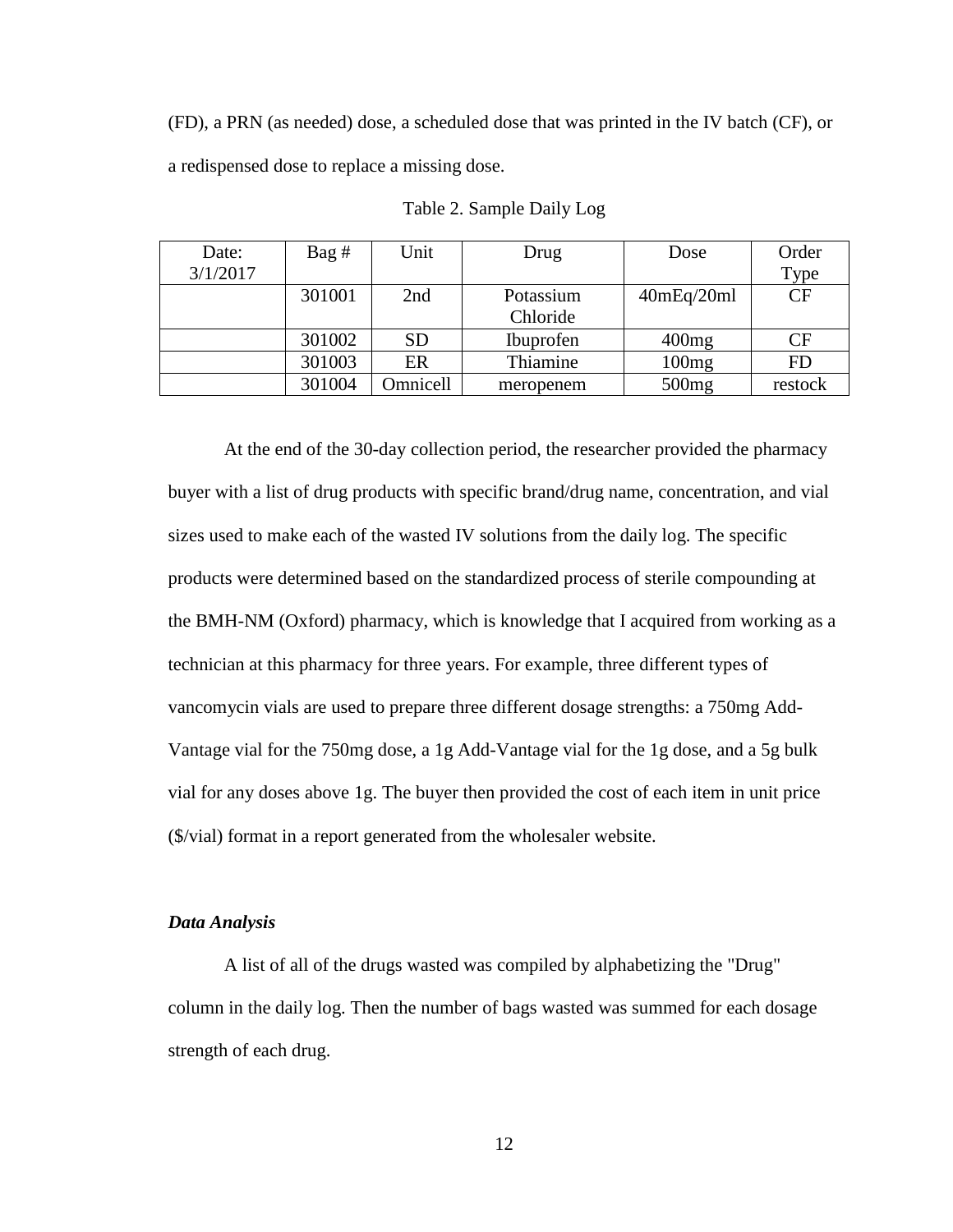Next, the drug cost of each bag was calculated by determining the unit dose multiplier (i.e. the number of vials used) for each bag. Using the standardized process for sterile compounding as a guide, the researcher normalized the different dose strengths of each drug to a unit price multiplier (see Figure 1). By multiplying the unit price multiplier with the unit price of each product, the drug cost of each wasted IV solution was calculated.

Next, the total number of bags for each drug was calculated by summing the number of bags for each dosage strength. Similarly, the total drug cost was calculated for each drug.

To calculate wastage by drug class, the pharmacological class of each drug was determined using Lexi-Comp. Then the drugs were grouped into various classes. Within each class, each drug's wastage was summed to calculate wastage by number of bags and by drug cost per drug class.

For each of the four wastage indicators (number of bags wasted by drug, number of bags wasted by drug class, drug cost by drug, and drug cost by drug class), the numerical value was sorted from highest to lowest to reflect the impact on IV wastage by each drug or drug class. Descriptive statistics was conducted to further visualize the impacts.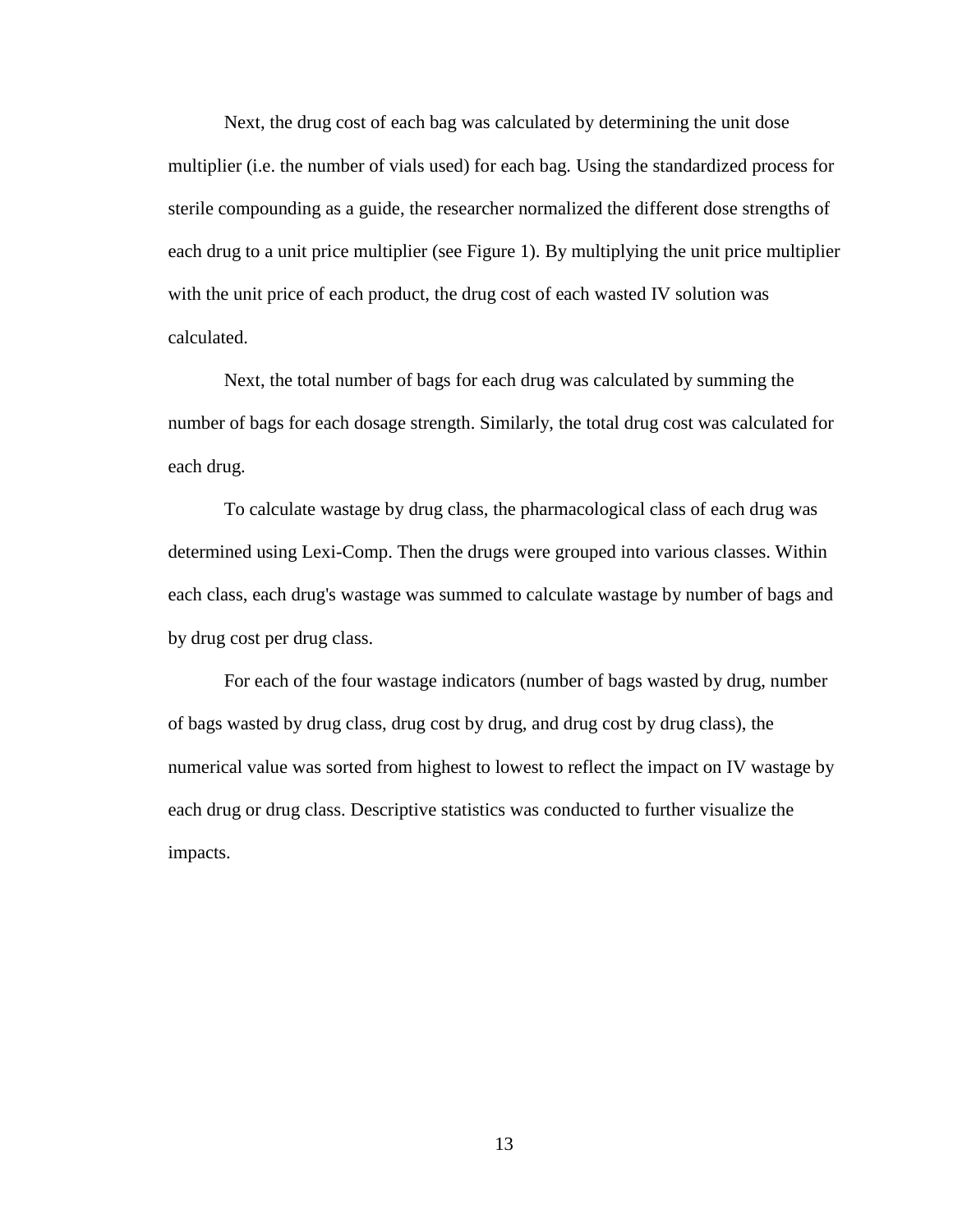

Figure 1. Unit Price Multiplier Calculation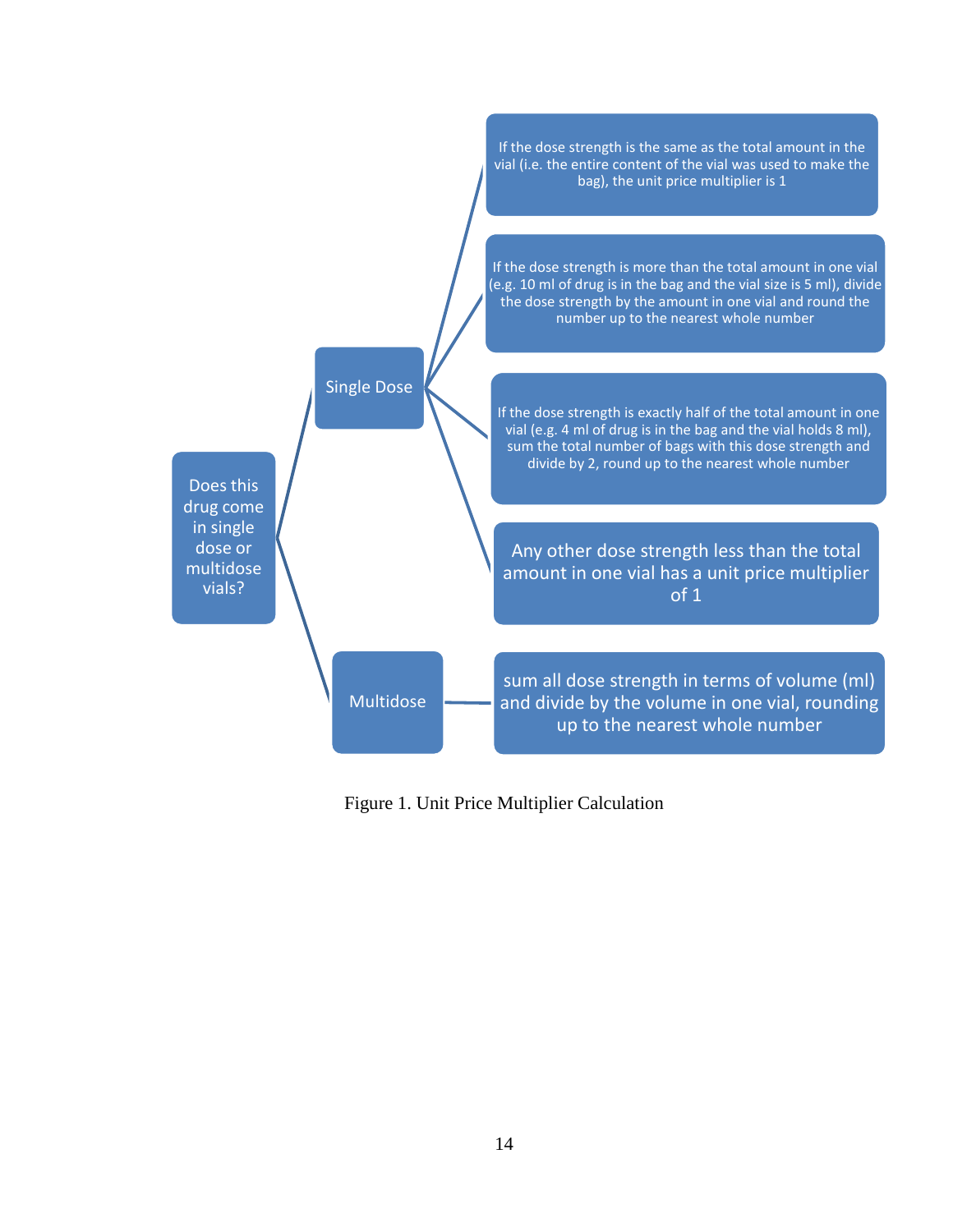## **RESULTS**

From March 1, 2017, to March 30, 2017, the BMH-NM (Oxford) pharmacy wasted 285 bags of IV solution, resulting in a financial loss of \$4025.66 in drug cost. There were 46 different types of drugs from 28 different drug classes. Table 3 gives a summary of the total IV solution wastage for each drug as well as an index for the drug class that each drug is in.

The top ten drugs wasted by number of bags included potassium chloride, meropenem, penicillin G potassium, cefazolin, ibuprofen, thiamine, vancomycin, folic acid, phenylephrine, and multivitamin infuvite (Table 4). These drugs represented 68% of the total waste by number of bags (Figure 2).

The top ten drug classes wasted by number of bags included electrolytes, vitamins, penicillin antibiotics, carbapenem antibiotics, cephalosporin antibiotics, NSAIDs, glycopeptide antibiotic, alpha-adrenergic agonist, aminoglycoside antibiotics, and anticonvulsant (Table 5). These drug classes represented 83% of the total waste by number of bags (Figure 3).

The top ten drugs wasted by drug cost included vasopressin, daptomycin, ceftaroline fosamil, nitroprusside, meropenem, norepinephrine, aztreonam, anidulafungin, sodium bicarbonate, and phenylephrine (Table 6). These drugs represented 71% of the total loss in drug cost (Figure 4).

The top ten drug classes wasted by drug cost included hormone analog antidiuretic, cephalosporin antibiotics, cyclic lipopeptide antibiotic, electrolytes,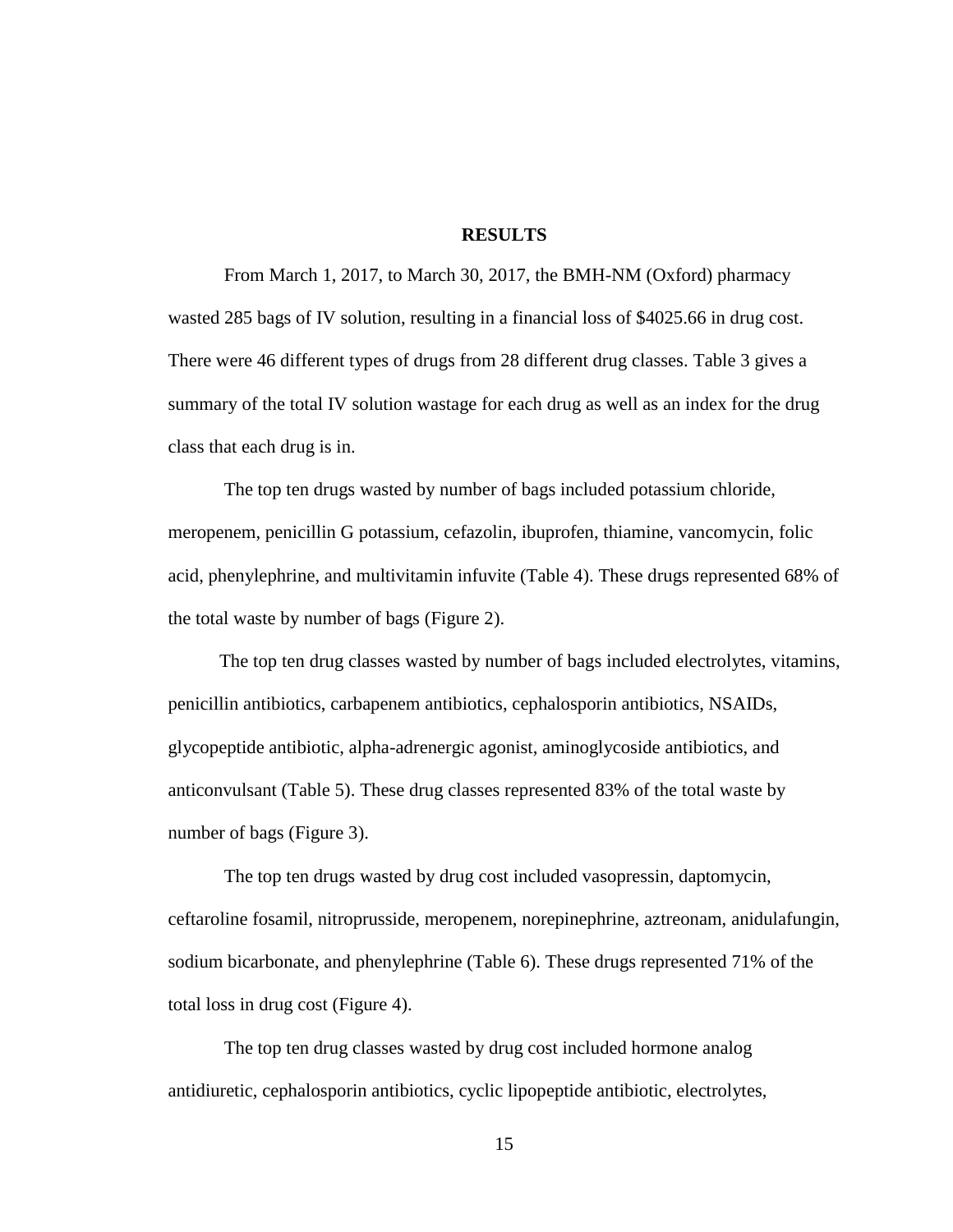vasodilator antihypertensive, antifungal, carbapenem antibiotics, alpha-/beta- agonist, monobactam antibiotics, and vitamins (Table 7). These drug classes represented 79% of the total loss in drug cost (Figure 5).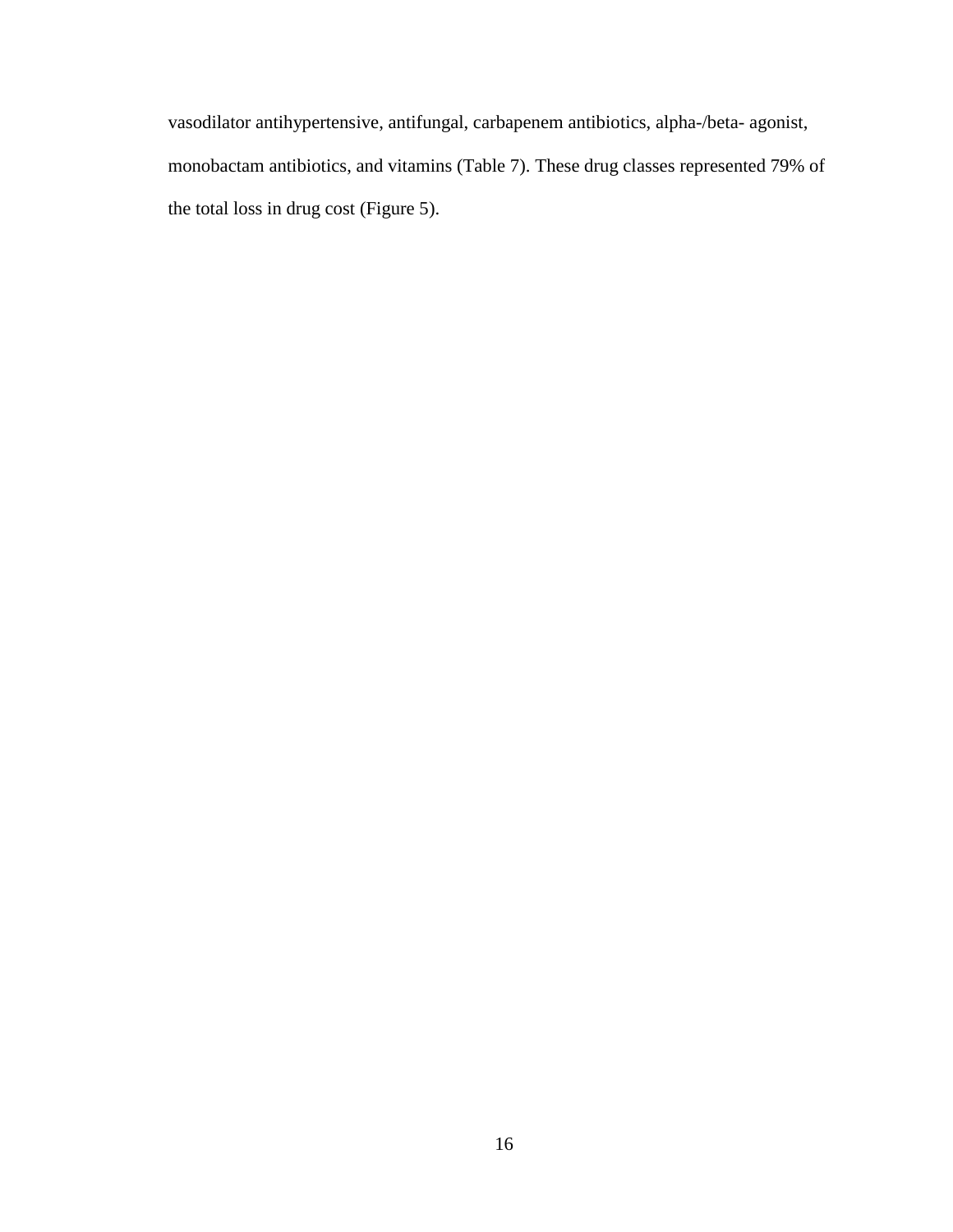| Drug Class                        | Drug Name                       | Total          | <b>Total Waste</b> |
|-----------------------------------|---------------------------------|----------------|--------------------|
|                                   |                                 | Waste (# of    | $(\$)$             |
|                                   |                                 | bags)          |                    |
| alpha-/beta- agonist              | norepinephrine                  | L              | 175.1              |
| alpha-adrenergic agonist          | phenylephrine                   | 12             | 121.1              |
| Analgesic                         | Acetaminophen                   | $\overline{2}$ | 63.24              |
| antianginal                       | diltiazem                       | $\overline{2}$ | 21.24              |
| antibiotic, aminoglycoside        | gentamicin                      | 6              | 50.58              |
| antibiotic, aminoglycoside        | tobramycin                      | $\overline{2}$ | 65.55              |
| antibiotic, carbapenem            | Meropenem                       | 31             | 186.25             |
| antibiotic, cephalosporin         | cefazolin                       | 20             | 40.22              |
| antibiotic, cephalosporin         | cefepime                        | $\overline{2}$ | 2.31               |
| antibiotic, cephalosporin         | ceftaroline fosamil             | 3              | 434.37             |
| antibiotic, cephalosporin         | ceftriaxone                     | $\mathbf{1}$   | 6.33               |
| antibiotic, cyclic<br>lipopeptide | daptomycin                      | $\mathbf{1}$   | 458.8              |
| antibiotic, glycopeptide          | vancomycin                      | 14             | 82.58              |
| antibiotic, macrolide             | azithromycin                    | $\mathfrak{Z}$ | 11.16              |
| antibiotic, miscellaneous         | bacitracin                      | 5              | 23.4               |
| antibiotic, monobactam            | aztreonam                       | $\overline{5}$ | 173.69             |
| antibiotic, penicillin            | Ampicillin                      | $\mathbf{1}$   | 1.79               |
| antibiotic, penicillin            | ampicillin-sulbactam            | 8              | 14.76              |
| antibiotic, penicillin            | penicillin G potassium          | 25             | 76.31              |
| antibiotic, penicillin            | piperacillin-tazobactam         | 6              | 13.8               |
| anticonvulsant                    | Levetiracetam                   | 6              | 22.96              |
| anticonvulsant                    | valproate sodium                | $\mathbf{1}$   | 2.2                |
| antidiarrheal                     | octroetide                      | $\overline{2}$ | 24.2               |
| antidiuretic hormone analog       | vasopressin                     | 3              | 734.88             |
| antiemetic                        | ondansetron                     | $\mathbf{1}$   | 1.15               |
| antifungal                        | anidulafungin                   | $\overline{4}$ | 168.56             |
| antifungal                        | fluconazole                     | 3              | 25.29              |
| antihypertensive, diuretic        | bumetanide                      | $\mathbf{1}$   | 1.85               |
| antihypertensive, diuretic        | chlorothiazide                  | $\mathbf{1}$   | 48.84              |
| antihypertensive, diuretic        | furosemide                      | 3              | 5.82               |
| antihypertensive,<br>vasodilator  | nitroprusside                   | $\mathbf{1}$   | 280.92             |
| Antiviral                         | Acyclovir                       | 1              | 17.6               |
| corticosteroid                    | methylprednisolone<br>succinate | $\overline{3}$ | 58.22              |
| electrolyte                       | sodium bicarbonate              | 10             | 144.72             |

|  |  |  | Table 3. Total IV Solution Wastage in a 30-Day Period |
|--|--|--|-------------------------------------------------------|
|--|--|--|-------------------------------------------------------|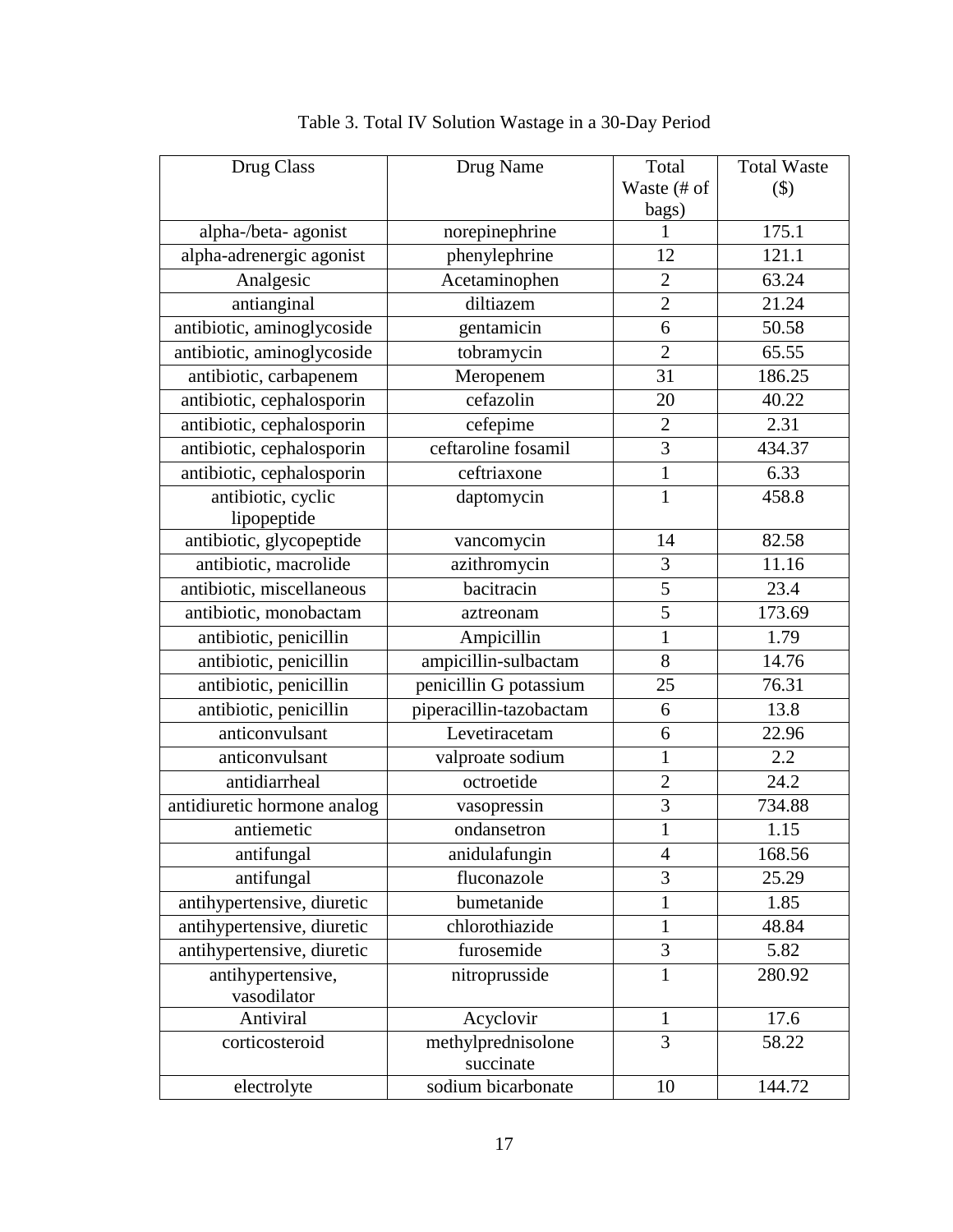| Drug Class     | Drug Name               | Total          | <b>Total Waste</b> |
|----------------|-------------------------|----------------|--------------------|
|                |                         | Waste (# of    | $(\$)$             |
|                |                         | bags)          |                    |
| electrolyte    | calcium glucanate       |                | 4.02               |
| electrolyte    | potassium chloride      | 40             | 96.72              |
| electrolyte    | potassium phosphate     | 3              | 38.28              |
| electrolyte    | sodium chloride         | 5              | 12.6               |
| electrolyte    | sodium phosphate        | 4              | 38.28              |
| insulin        | Humulin R               | 6              | 2.54               |
| iron salt      | sodium ferric gluconate |                | 19.66              |
| <b>NSAID</b>   | Ibuprofen               | 18             | 79.65              |
| oxytocic agent | oxytocin                | $\overline{4}$ | 11                 |
| vitamin        | folic acid              | 13             | 19.6               |
| vitamin        | <b>MVI</b> infuvite     | 12             | 92.76              |
| vitamin        | thiamine                | 18             | 50.76              |

Table 3. Total IV Solution Wastage in a 30-Day Period (continued)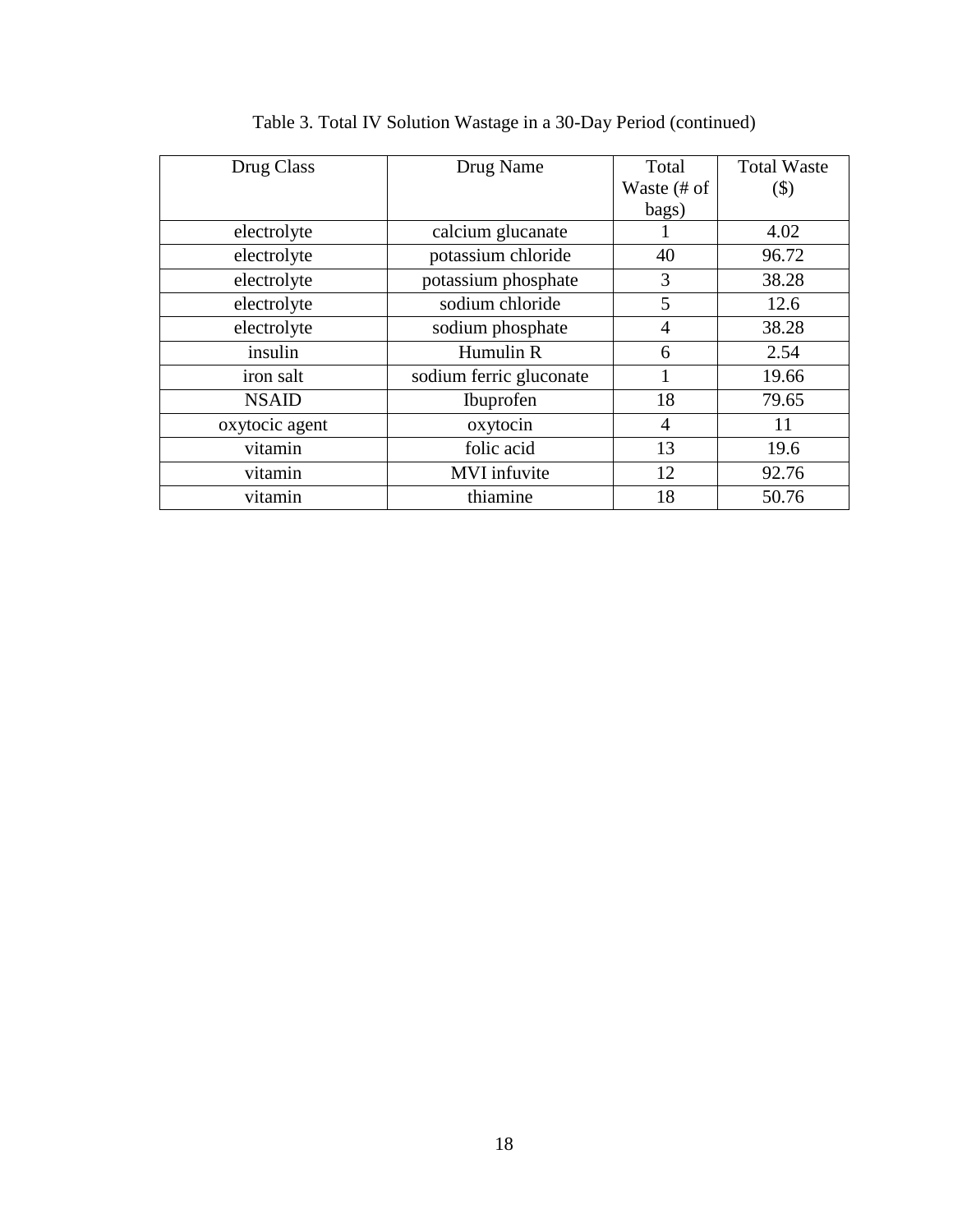| Drug Name              | Total Waste (# of bags) |
|------------------------|-------------------------|
| Potassium Chloride     | 40                      |
| Meropenem              | 31                      |
| Penicillin G Potassium | 25                      |
| Cefazolin              | 20                      |
| Ibuprofen              | 18                      |
| Thiamine               | 18                      |
| Vancomycin             | 14                      |
| Folic Acid             | 13                      |
| Phenylephrine          | 12                      |
| <b>MVI</b> Infuvite    | 12                      |

Table 4. Top 10 Drugs by Number of Bags Wasted



Figure 2. Percentage of Top 10 Drugs in Total Number of Bags Wasted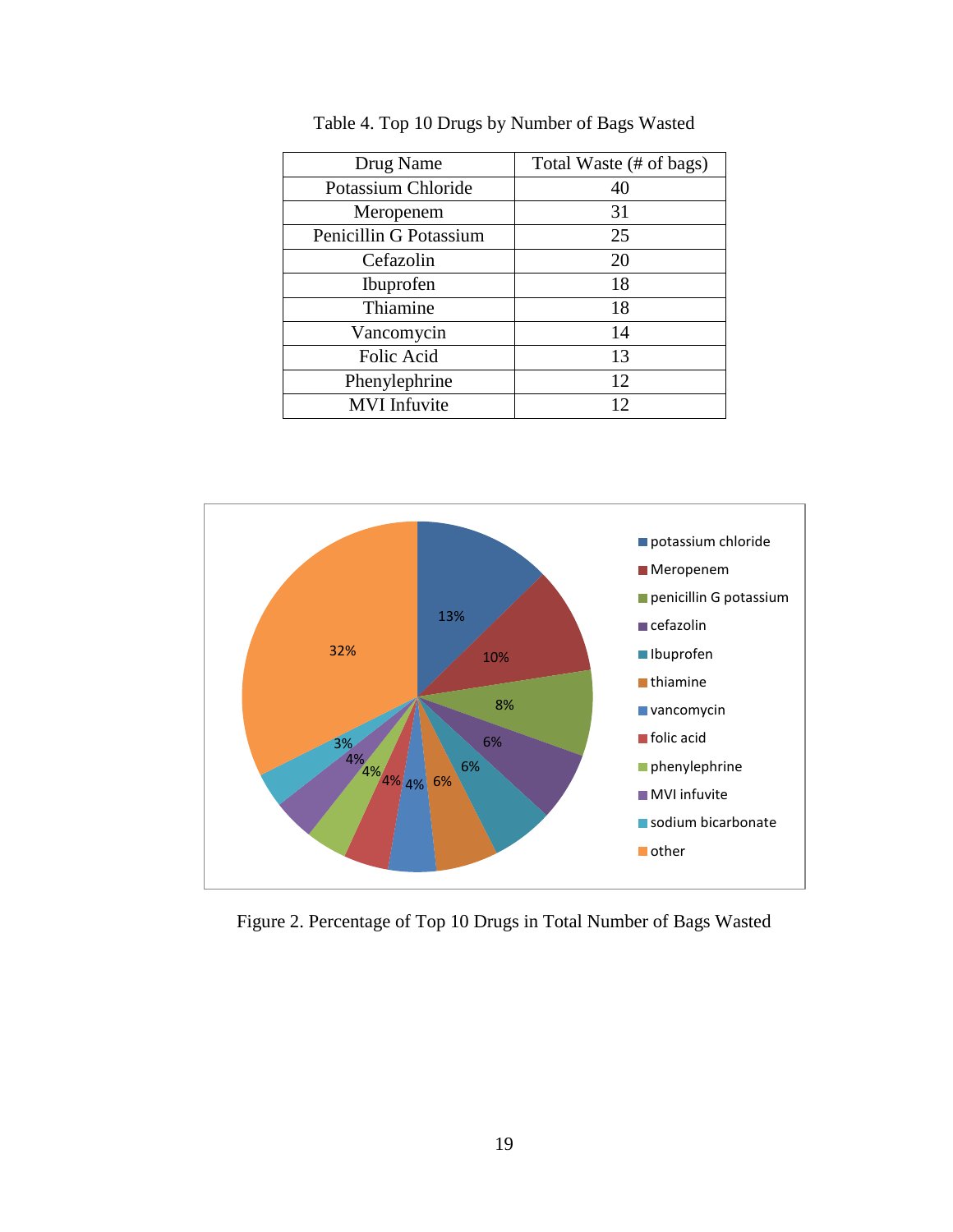| Drug Class                 | Total Waste (# of bags) |
|----------------------------|-------------------------|
| Electrolyte                | 63                      |
| Vitamin                    | 43                      |
| Antibiotic, Penicillin     | 40                      |
| Antibiotic, Carbapenem     | 31                      |
| Antibiotic, Cephalosporin  | 26                      |
| <b>NSAID</b>               | 18                      |
| Antibiotic, Glycopeptide   | 14                      |
| Alpha-Adrenergic Agonist   | 12                      |
| Antibiotic, Aminoglycoside | 8                       |
| Anticonvulsant             |                         |

Table 5. Top 10 Drug Classes by Number of Bags Wasted



Figure 3. Percentage of Top 10 Drug Classes in Total Number of Bags Wasted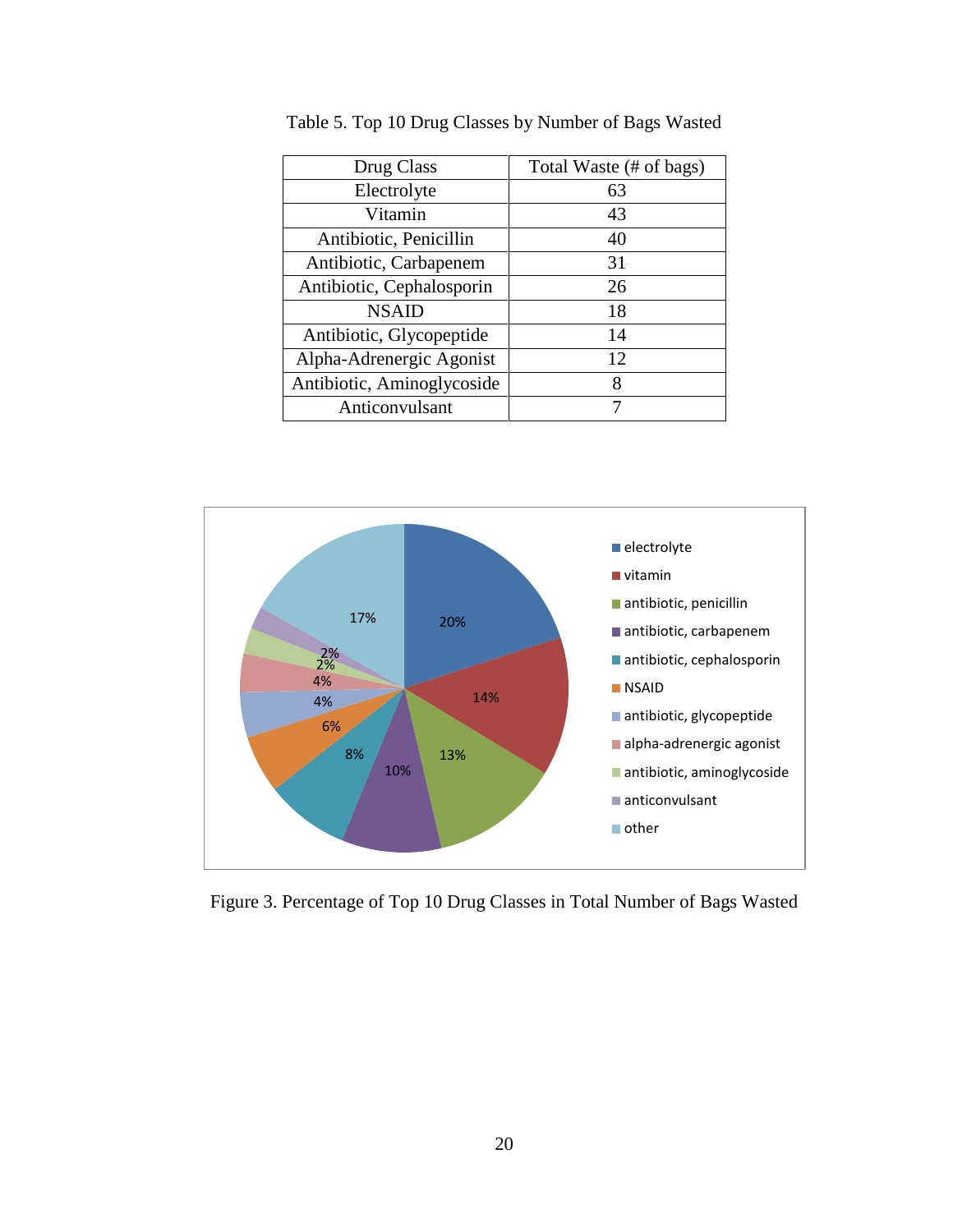| Drug Name           | Total Waste (\$) |
|---------------------|------------------|
| Vasopressin         | 734.88           |
| Daptomycin          | 458.8            |
| Ceftaroline Fosamil | 434.37           |
| Nitroprusside       | 280.92           |
| Meropenem           | 186.25           |
| Norepinephrine      | 175.1            |
| Aztreonam           | 173.69           |
| Anidulafungin       | 168.56           |
| Sodium Bicarbonate  | 144.72           |
| Phenylephrine       | 121.1            |

Table 6. Top 10 Drugs by Drug Cost



Figure 4. Percentage of Top 10 Drugs in Total Drug Cost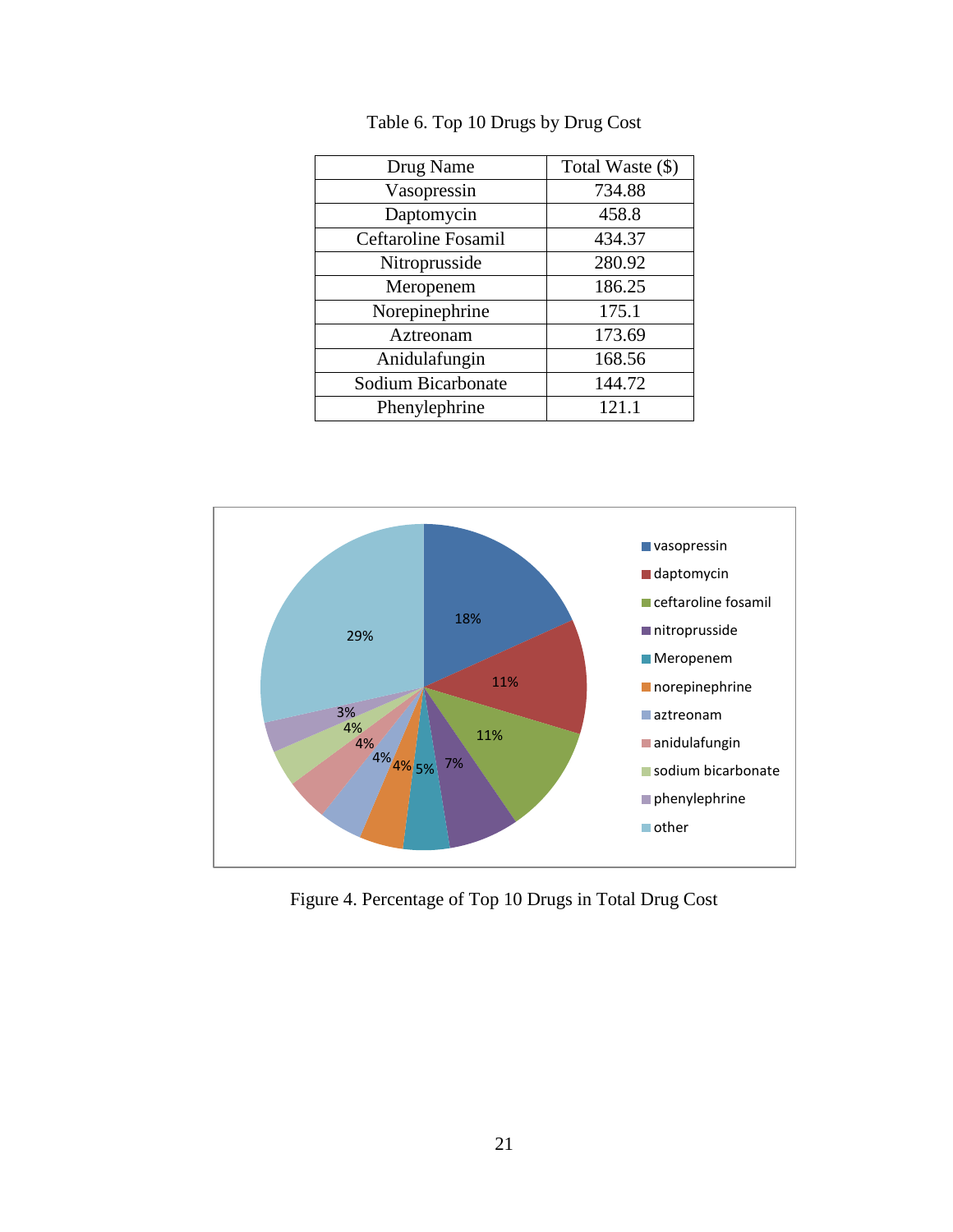| Drug Class                         | Total Waste (\$) |
|------------------------------------|------------------|
| <b>Antidiuretic Hormone Analog</b> | 734.88           |
| Antibiotic, Cephalosporin          | 483.23           |
| Antibiotic, Cyclic Lipopeptide     | 458.8            |
| Electrolyte                        | 334.62           |
| Antihypertensive, Vasodilator      | 280.92           |
| Antifungal                         | 193.85           |
| Antibiotic, Carbapenem             | 186.25           |
| Alpha-/Beta-Agonist                | 175.1            |
| Antibiotic, Monobactam             | 173.69           |
| Vitamin                            | 163.12           |



Figure 5. Percentage of Top 10 Drug Classes in Total Drug Cost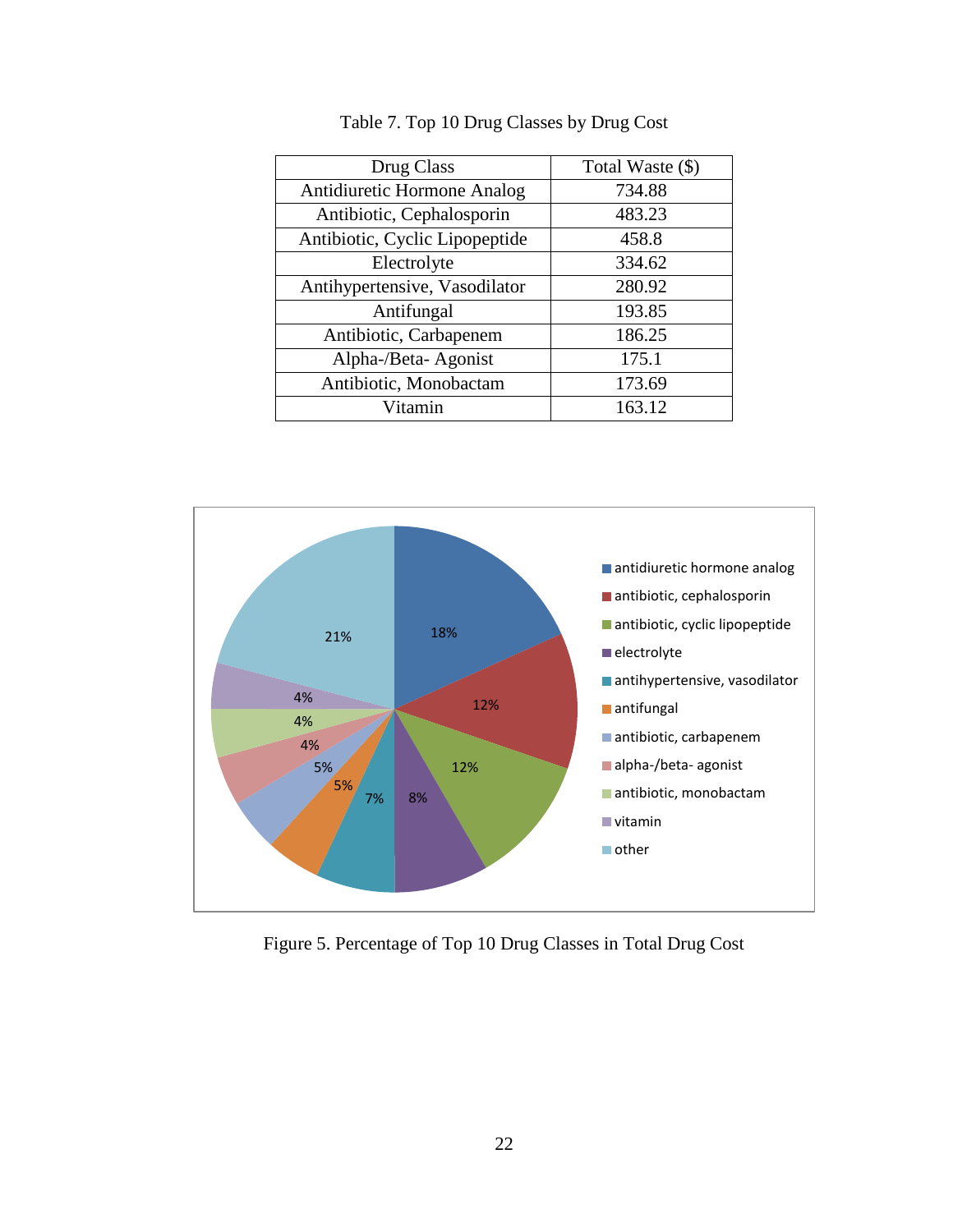There were only two drugs that were in both the top 10 drugs wasted by number of bags and by drug cost: meropenem and phenylephrine. Tables 8 and 9 are summaries of the daily log. All 31 of the meropenem bags were expired from Omnicell machines. All 12 of the phenylephrine infusions were expired bags retrieved from the IV room fridge.

## Table 8. Meropenem Daily Log Summary

| Dose     | Location | Order Type | # of Bags | Drug Cost $(\$)$   |
|----------|----------|------------|-----------|--------------------|
| 500mg    | Omnicell | Restock    |           | 76.14              |
| $\sigma$ | Omnicell | Restock    |           | 110.1 <sub>1</sub> |
| Total    |          |            |           | 186.25             |

## Table 9. Phenylephrine Daily Log Summary

| Dose  | Location | Order Type | # of Bags | Drug Cost $(\$)$ |
|-------|----------|------------|-----------|------------------|
| 20mg  | Fridge   | Overstock  |           | 40.4             |
| 20mg  | Fridge   | <b>PRN</b> |           | 24.24            |
| 20mg  | Fridge   | FD         |           | 8.08             |
| 40mg  | Fridge   | Overstock  |           | 32.32            |
| 40mg  | Fridge   | <b>PRN</b> |           | 16.16            |
| Total |          |            |           | 121 2            |

There were 4 drug classes that were represented in the top 10 drug classes wasted

both by number of bags and by drug cost:

electrolytes: sodium bicarbonate, calcium gluconate, potassium chloride,

potassium phosphate, sodium chloride, sodium phosphate

- vitamin: folic acid, multivitamin infuvite, thiamine
- carbapenem antibiotics: meropenem
- cephalosporin antibiotics: cefazolin, cefepime, ceftaroline fosamil, ceftriaxone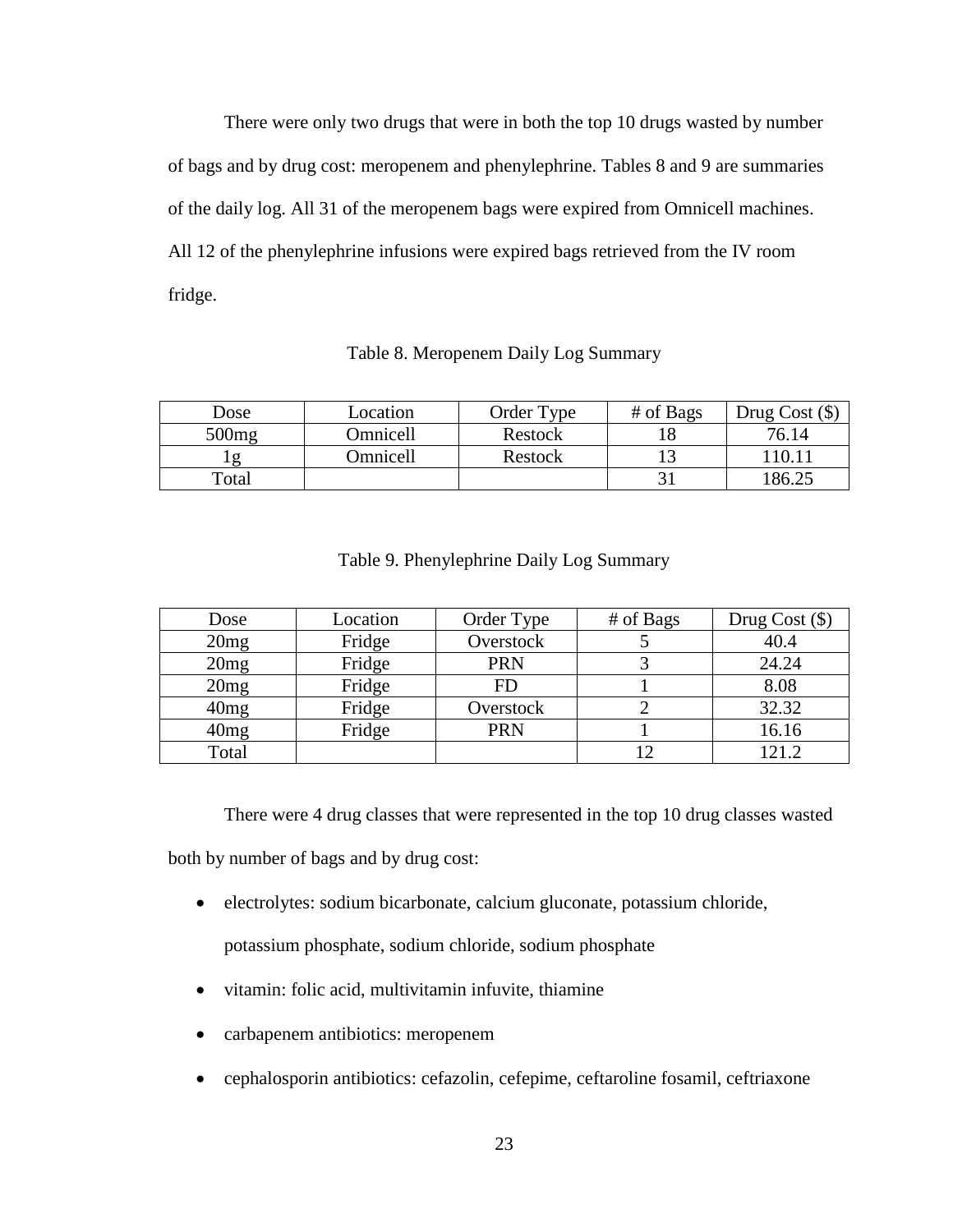Figure 6 shows how each drug in these 4 drug classes compare in terms of number of bags wasted and drug cost. The red line and the y-axis on the right represent the total drug cost of each drug. The cost of each drug is labeled on the graph. The blue bars and the y-axis on the left represent the number of bags wasted for each drug.



Figure 6. Comparison of IV Wastage by Number of Bags Wasted and by Drug Cost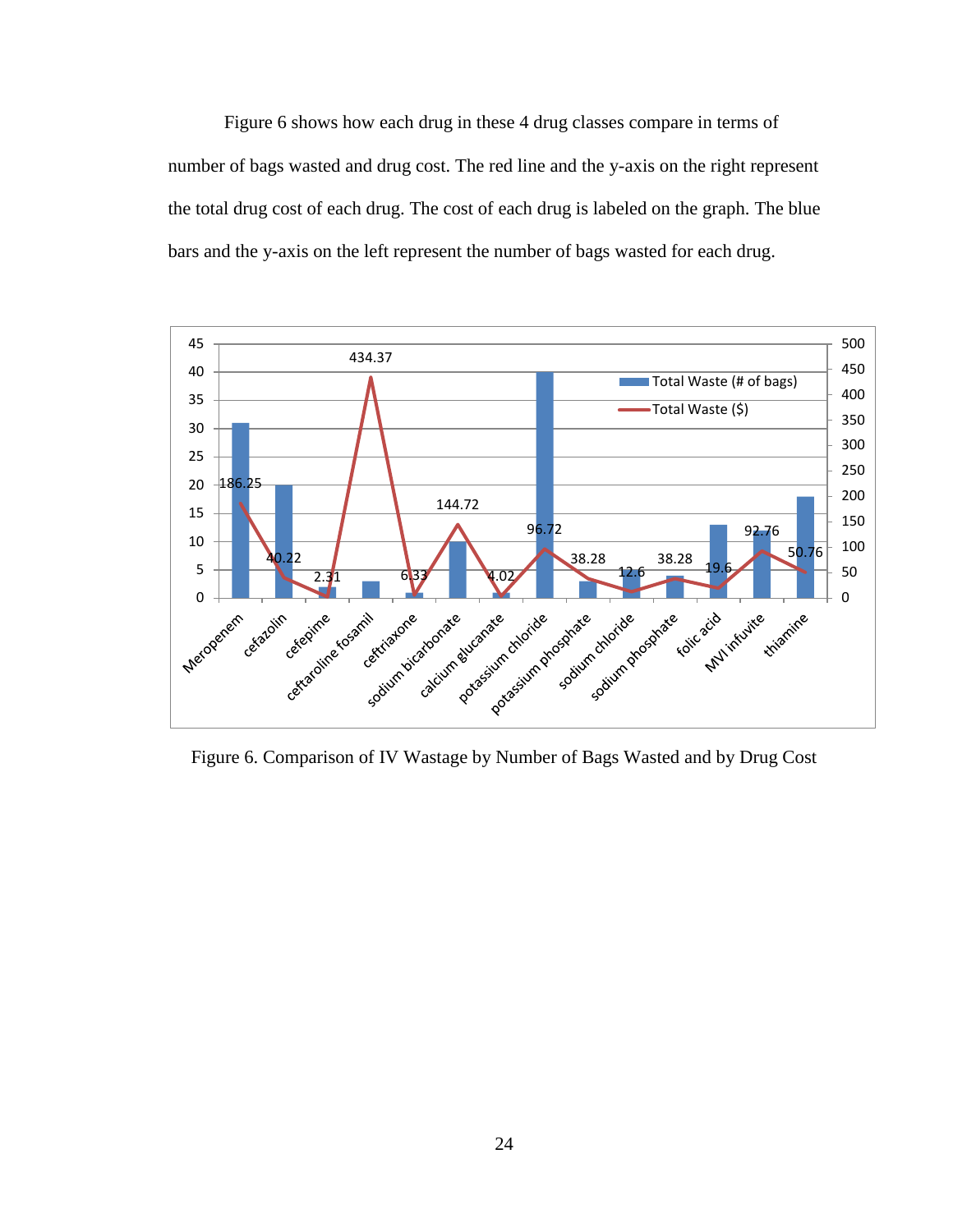## **DISCUSSION**

## *Major Findings*

In a 30-day period in March 2017, The BMH-NM (Oxford) pharmacy wasted over 280 IV solution bags, resulting in over \$4000 of financial loss in drug cost alone. This wastage is significant for a rural hospital pharmacy with a limited budget. The following discussion will examine the meaning of the findings in relation to the two study objectives and why the findings are important.

## 1. Categorizing the IV solution wastage by drug and drug class

The top ten drugs wasted by number of bags represent IV solutions that were wasted the most often. To examine the possible reasons behind their large wastage, one needs to understand when and where these solutions are made and stored.

Within these top 10 drugs, 5 drugs are kept in separate overstock bins in the IV fridge, meaning these bags are made in batches in anticipation of orders. These drugs include potassium chloride, penicillin G potassium, cefazolin, ibuprofen, and vancomycin. Because they are prescribed often, making them ahead of time in batches reduces the workload compared to making them one bag at a time as needed. The disadvantage of making them in bulk is that sometimes supply exceeds demand, and these bags may remain unused and expire in the fridge. The expiration time for these drugs vary, from 3 days for potassium chloride to 2 weeks for vancomycin, and one can see how drugs with shorter expiration time can be wasted at a higher rate.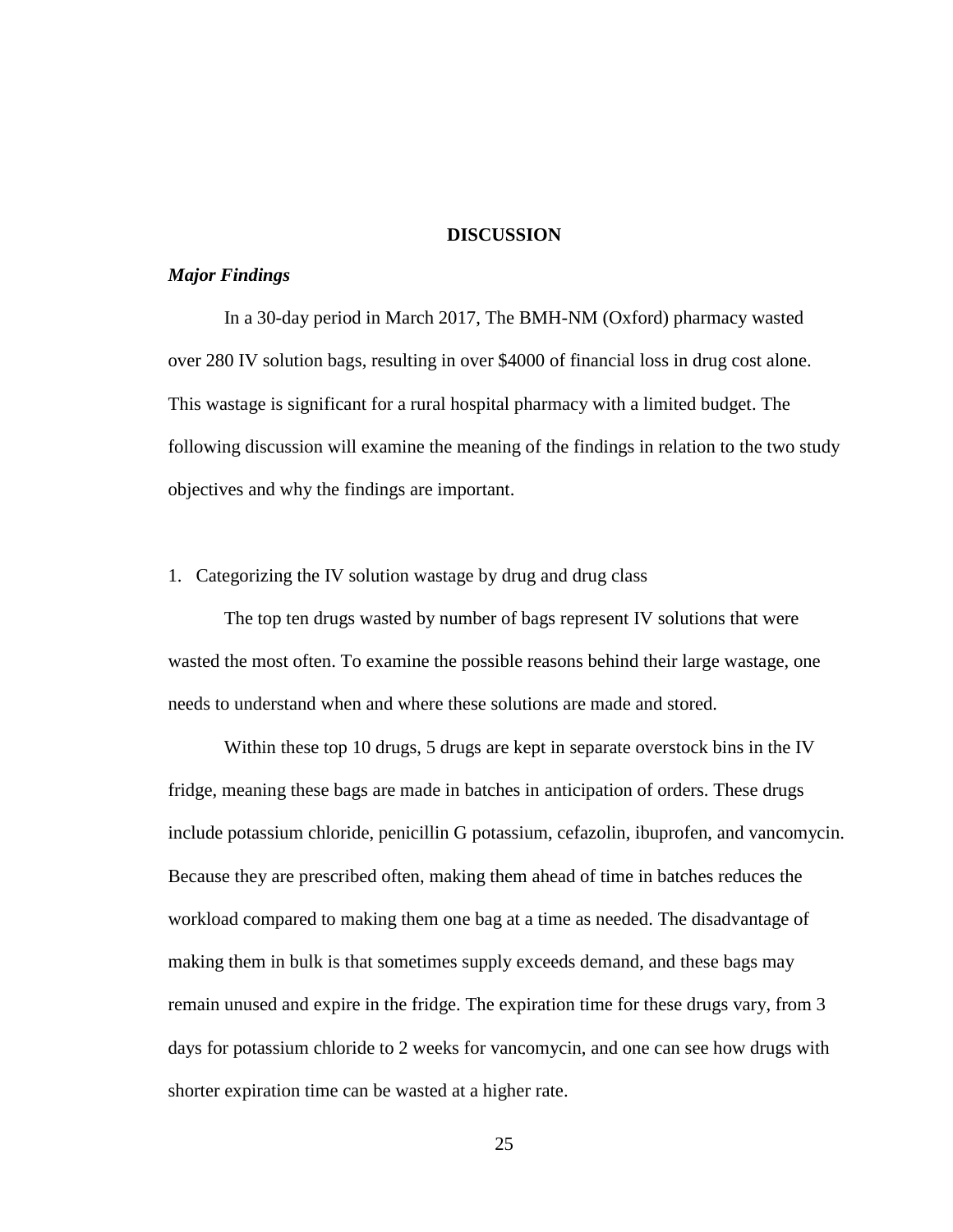Another disadvantage of making these bags in advance has to do with missing medication. Nurses frequently contact the pharmacy about missing IV doses, and usually pharmacy technicians try their best to locate the missing bag before asking the IV technician to make a replacement bag, since it is frustrating for the IV technician to go through the trouble of gowning up just to make a single IV bag that he or she has already made earlier that day. For these "ready-to-go" IV solutions, however, technicians have less incentive to look for the missing dose, since replacing the missing bag is as easy as opening the fridge and grabbing another bag out of the bin. The problem with this behavior is that the missing IV dose is still somewhere in the nursing unit, and it will remain unused and expire there. For these two reasons, the 5 drugs that are used to make these overstock IV solutions may be wasted at a higher rate than other drugs.

The other 5 drugs in the top 10 drugs wasted by number of bags include meropenem, phenylephrine, folic acid, thiamine, and multivitamin infuvite. There will be two sections later dedicated to meropenem and phenylephrine. As for the other three, they are frequently used in combination to make what is known as a "banana bag," named for the yellow color and the high vitamin concentration of the solution. These bags are infused continuously, so they are made as part of the IV batch that prints at scheduled times during the day. The solution has a short expiration time of 24 hours, so if a bag gets returned to the pharmacy after remaining unused in the nursing unit, there is almost never a chance for the bag to be recycled and given to another patient. During this study, 12 "banana bags" were wasted, leading to its spot in the top 10 list. This finding is not surprising. Technicians often joke about the futility of making these multivitamin infusions because sometimes it feels like every "banana bag" they make gets returned and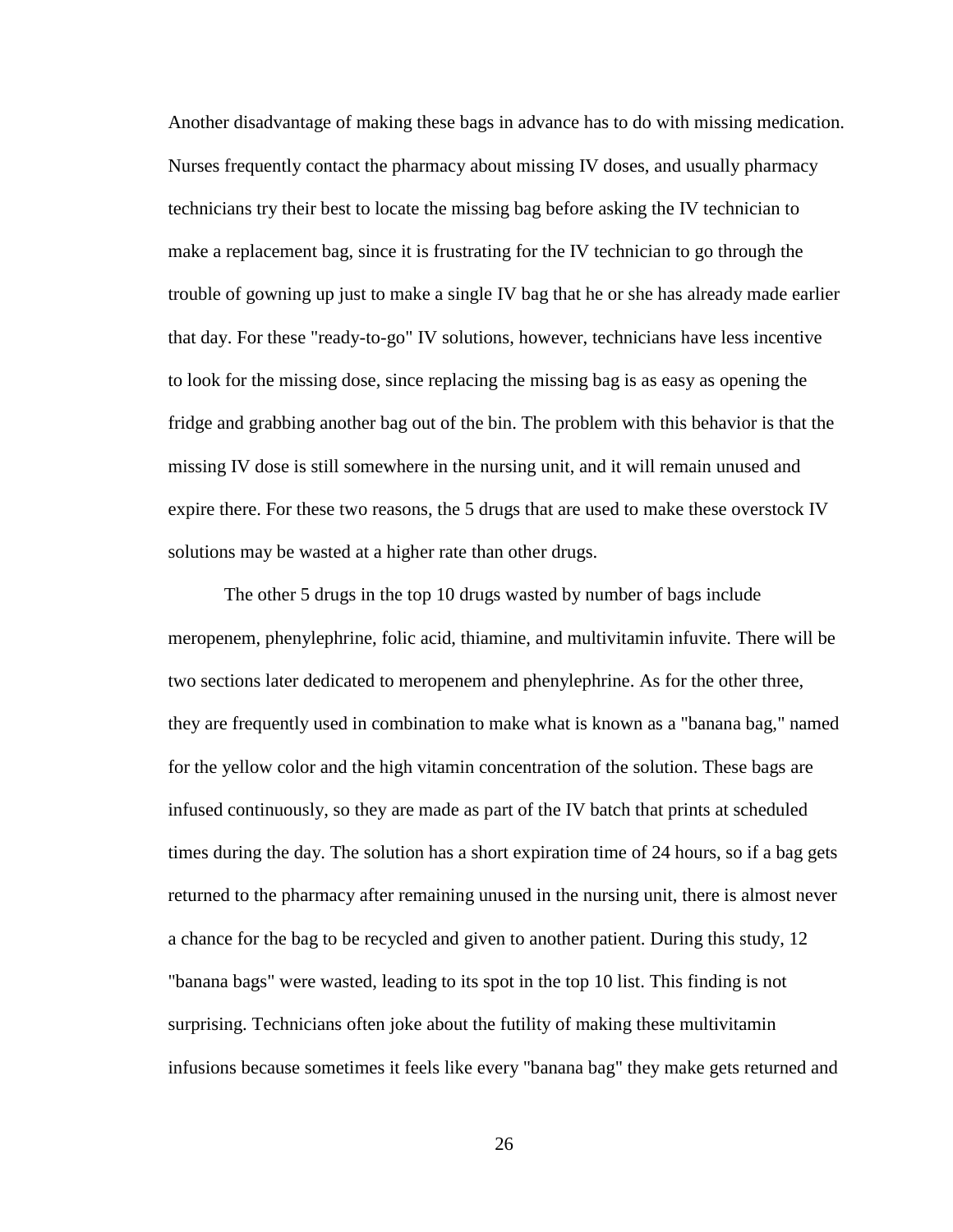wasted at the pharmacy a day later. The study result supports their observation because these solutions are indeed wasted at a higher rate than most other IV infusions. A possible strategy to mitigate the waste is to change these orders from scheduled to PRN, so that these bags are only made as needed.

The top 10 drug classes wasted include 5 different classes of antibiotics, electrolytes, vitamins, NSAIDs, alpha-adrenergic agonist, and anticonvulsant. The only NSAID in the results was ibuprofen, the only alpha-adrenergic agonist was phenylephrine, and the anticonvulsants were levetiracetam and valproic acid. Antibiotics are some of the most frequently used medication at hospitals, so it is not surprising that they are also some of the most frequently wasted solutions. These bags may remain unused due to order changes, patient discharge, or a variety of other factors. Electrolytes, vitamins, NSAIDs, and alpha-adrenergic agonist all showed up in the top 10 drugs wasted by number of bags list as well, and possible reasons for their wastage either have already been discussed or will be discussed (in the case of phenylephrine). Anticonvulsant was a surprising drug class in the top 10 list, but a quick look at the data shows that only 7 bags were wasted in this drug class, and since both levetiracetam and valproic acid have short expiration time of 24 hours, it is understandable that 7 bags could have been wasted in a month.

#### 2. Quantify the financial loss in terms of drug cost

The top ten drugs wasted by drug cost included 2 types of medications. The top 4 drugs, namely vasopressin, daptomycin, ceftaroline fosamil, and nitroprusside, were in this list because the unit price for each drug was over \$100. Vasopressin, for example,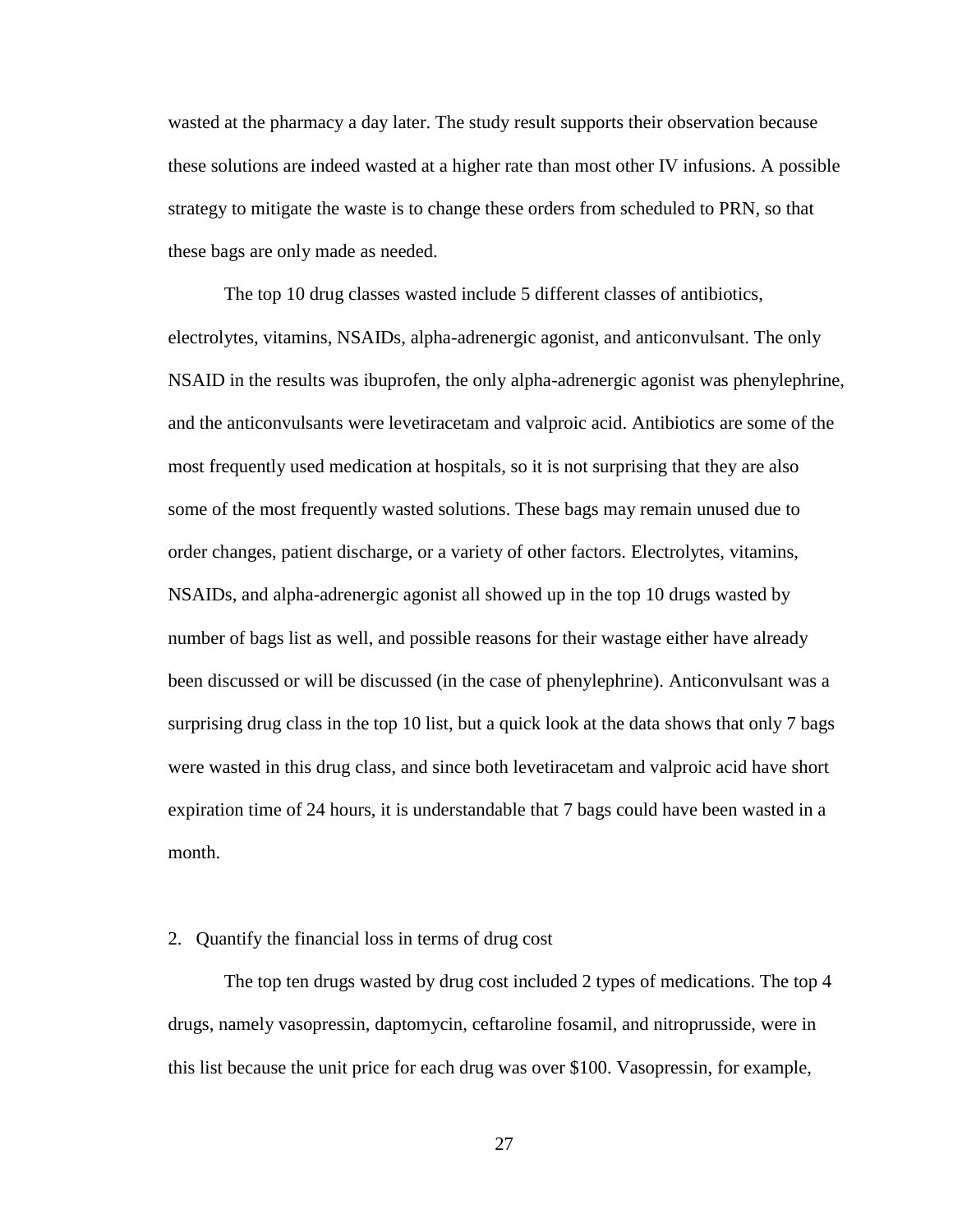costs \$122.48 per 2 ml vial. Nitroprusside is even more expensive at \$280.92 per 2 ml vial. Therefore, wasting just one IV bag made from one of these high-cost drugs can have the same financial impact as wasting dozens of bags made from a cheaper drug. The other 6 drugs in this list (meropenem, norepinephrine, aztreonam, anidulafungin, sodium bicarbonate, and phenylephrine) are relatively cheaper, with unit prices under \$50, but the sheer volume of bags wasted resulted in costly drug loss. It is important to note that wastage from these ten drugs constituted 71% of the total financial loss due to drug cost, so by focusing on strategies to reduce waste in these 10 drugs, the pharmacy can bring the cost down significantly.

The top ten drug classes wasted by drug cost reflect mostly similar results to the top ten drugs. 7 of the ten drug classes are represented in the top 10 drugs wasted by drug cost, and they are hormone analog antidiuretic (vasopressin), cyclic lipopeptide antibiotic (daptomycin), vasodilator antihypertensive (nitroprusside), antifungal (anidulafungin), carbapenem antibiotic (meropenem), alpha-/beta-agonist (norepinephrine), and monobactam antibiotic (aztreonam). The other three drug classes, cephalosporin antibiotics, electrolytes, and vitamins, were also in the top ten drug classes wasted by number of bags, so their presence in the top ten by drug cost list may be explained by the high volume of waste for each drug class.

3. Common drugs and drug classes in top 10 wasted both by number of bags and by drug cost

There are two drugs that are in the top 10 drugs wasted both by number of bags and by drug cost: meropenem and phenylephrine. All 31 bags of meropenem that were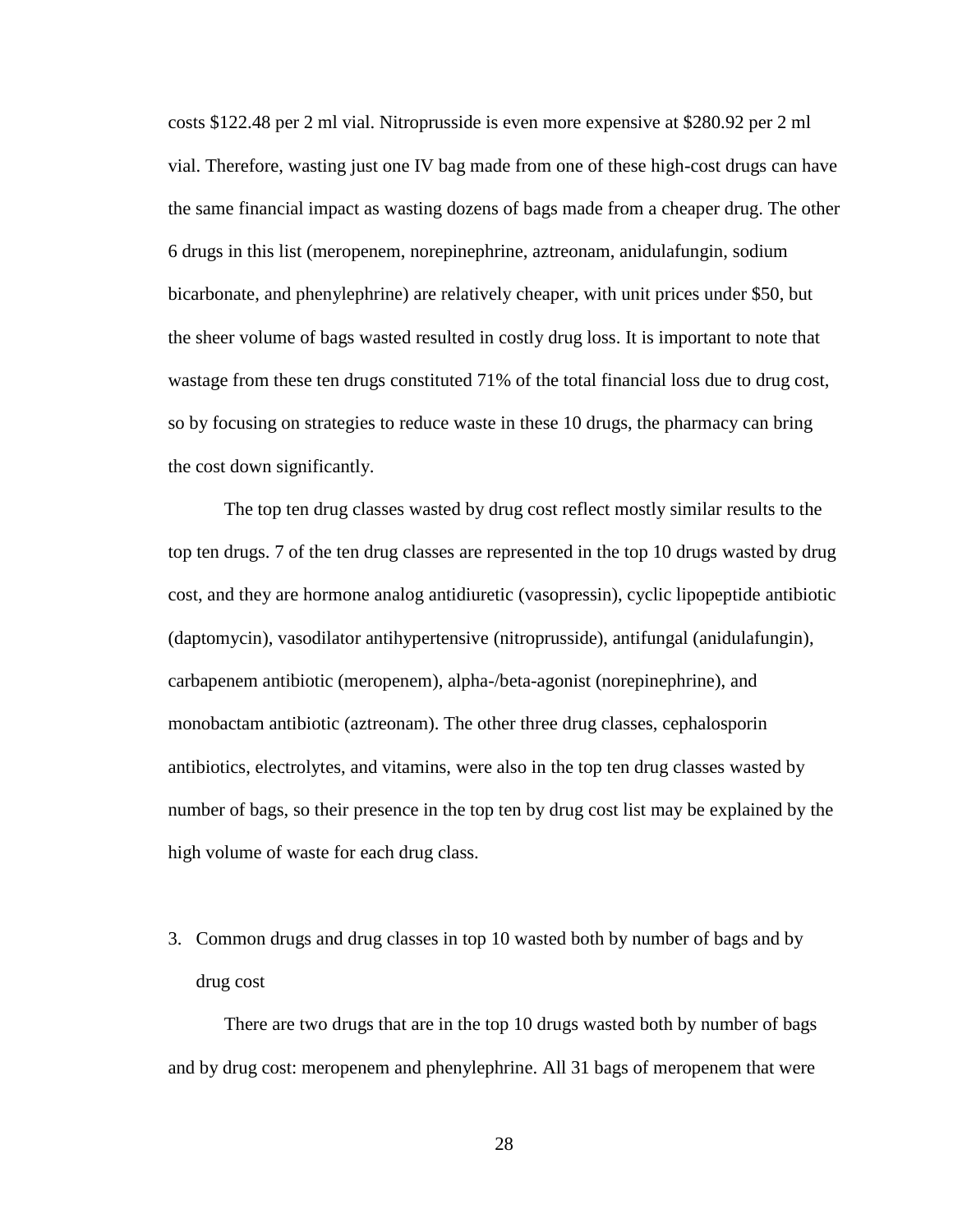wasted came from Omnicell restocks, meaning that these bags were made in the pharmacy and put in the Omnicell machines by rounding technicians, but were never used by nurses prior to their expiration date. These pop-together meropenem preparations are given an expiration time of 15 days. They are kept in almost every nursing unit, in either the 500 mg or 1 g strength or both. Depending on the type of patients at each unit, demand for meropenem fluctuates greatly, so some units might need daily restocks of meropenem IV bags, while other units have a surplus of them. While the unit price of meropenem isn't high, 31 bags ended up costing the pharmacy nearly \$200 in a month.

Meropenem wastage is not a problem unique to the BMH-NM (Oxford) pharmacy. Several papers have examined ways to reduce the cost of meropenem acquisition while maintaining clinical outcomes. In a paper published in the American Journal of Health-System Pharmacy, Kotapati (2004) found that a dosing regimen of meropenem at 500 mg every 6 hours yielded similar clinical outcome to a dosing regimen of 1 g every 8 hours and reduced the daily drug acquisition cost for meropenem at a large teaching hospital. Another study by Patel (2007) published in Pharmacotherapy confirmed that the alternative dosing regimen for meropenem reduced total daily dose and almost halved the drug cost in a 417-bed privately owned community hospital. So perhaps switching to this alternative dosing regimen and stocking only 500 mg meropenem in Omnicell machines can reduce cost. Still, there needs to be more research on whether this change can reduce wastage.

Phenylephrine infusions are usually PRN or as needed orders, but because of the frequency of use, some technicians like to make a couple extra bags to keep in the fridge so they don't have to go back into the IV room every other hour to make this IV solution.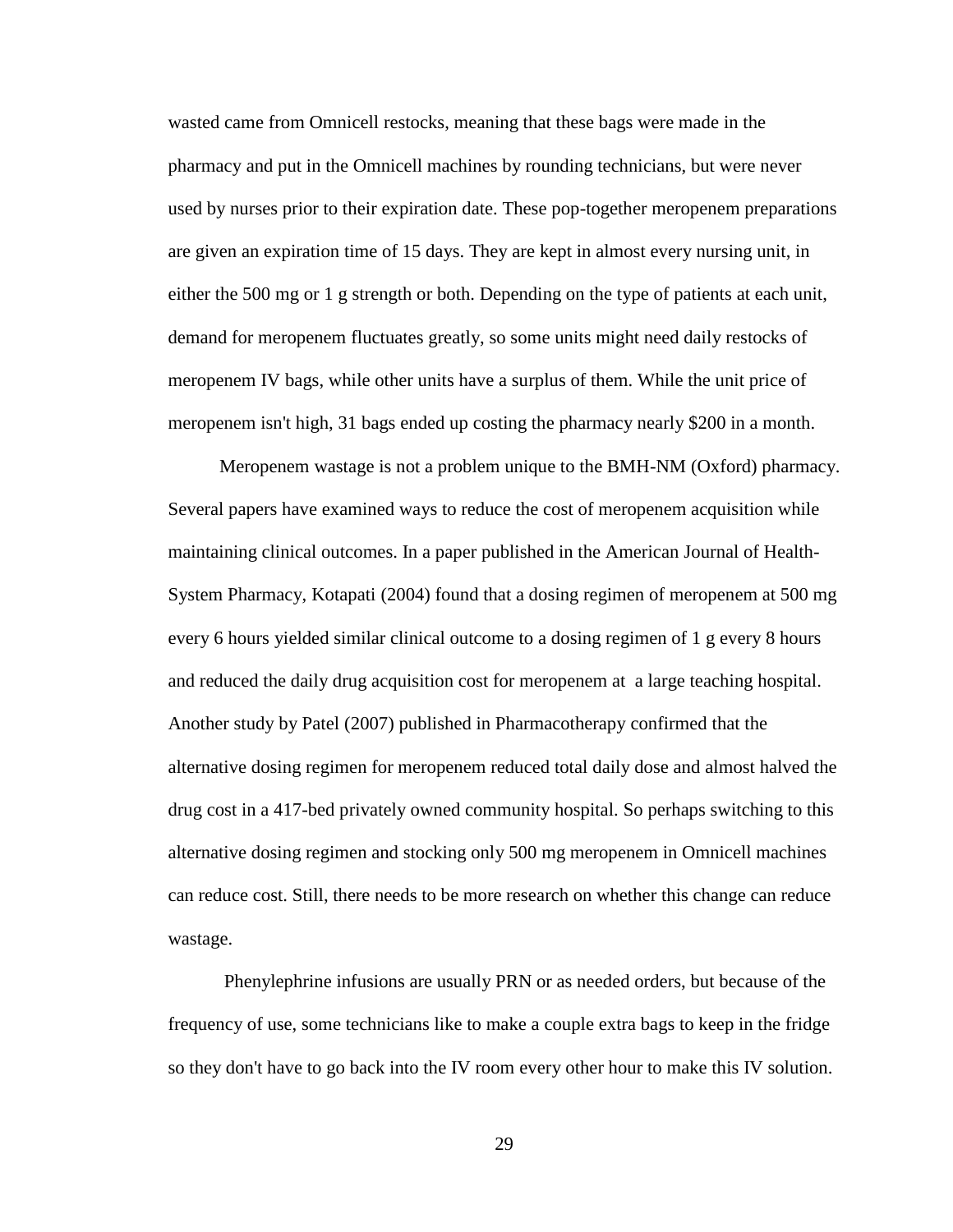Phenylephrine IV solutions are only good for 24 hours, so sometimes they expire in the fridge before being used. Other times, multiple bags are sent up to the nurse at once because the IV solution is flowing into the patient at a rapid rate continuously, and the nurse wants to makes sure there is no lag time between the first bag running dry and hanging of the second bag. Unfortunately not every bag is hung, and the extra bags either expire in the unit or are brought back to the pharmacy to be wasted. In the 30-day data collection period, 12 bags of phenylephrine were wasted, resulting in a loss of \$121.2. While these numbers may seem low, this is still a drug that should be prioritized for reducing wastage because it was in the top 10 list for both wastage criteria.

Finally, there were 4 drug classes that were in the top 10 drug classes wasted both by number of bags and by drug cost, and Figure 15 showed how number of bags and cost related for each drug under these four drug classes. It becomes clear that for some drugs like ceftaroline fosamil, the cost is the driving factor behind its high wastage, whereas potassium chloride had 10 times more bags wasted than ceftaroline fosamil but only a quarter of the drug cost loss. The figure attempts to show that in order for the pharmacy to cut down IV solution wastage, they must consider volume and cost together to reduce financial loss.

## *Practical Relevance*

The data collection process brought forth a few unexpected insights into the practical relevance of this study. First, the daily data collection process was simple and quick, with time ranging from 10 minutes to 20 minutes per day to complete all the tasks, including entering data, crediting the bags, removing and shredding labels, and cutting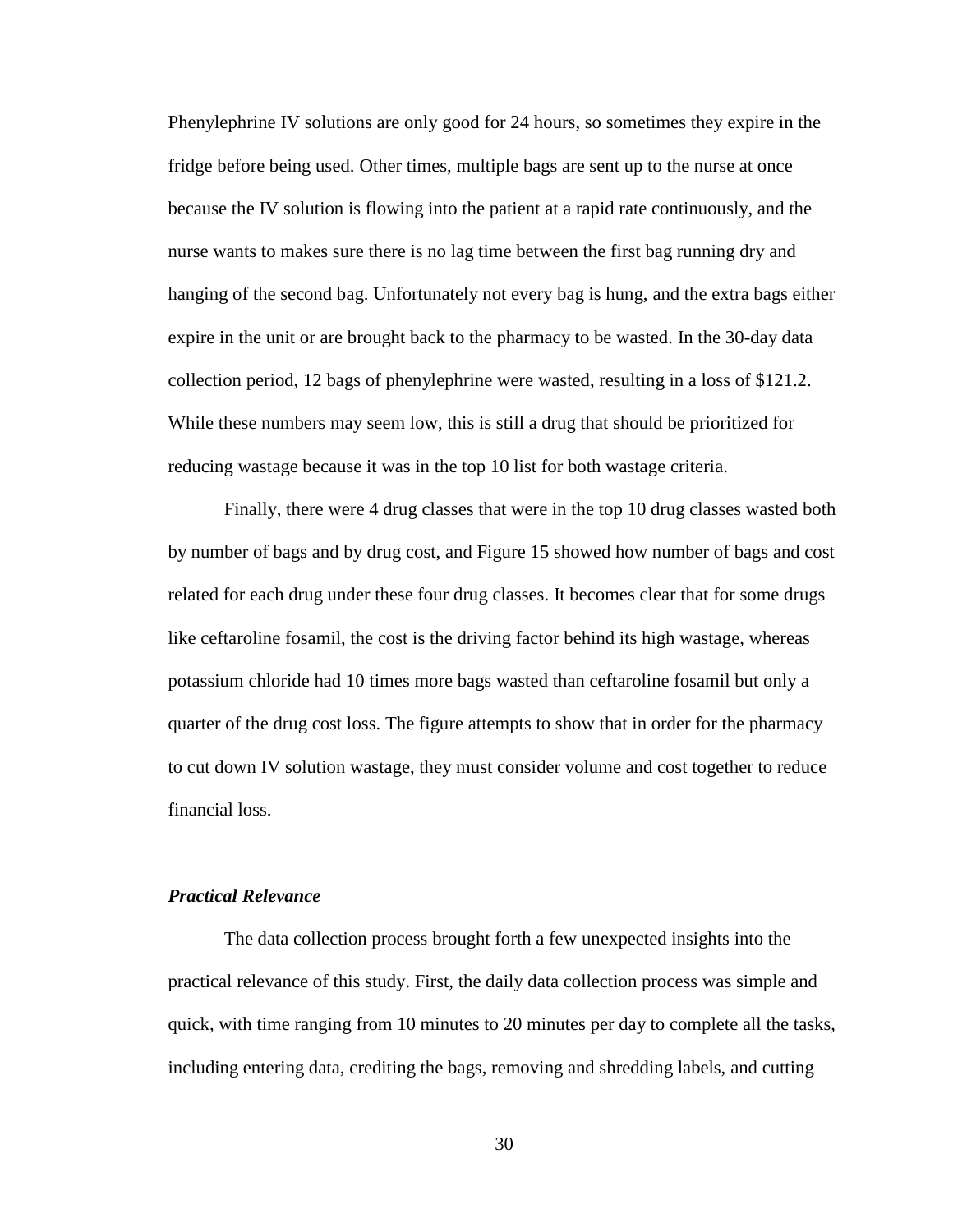the bags up in the sink, all (except for data entry) of which are tasks that pharmacy technicians already do as a part of normal work routine. Therefore, a daily log of wasted IV solutions can be easily incorporated into the nightshift technician's work flow.

Second, the data collection process eased the workload of the rounding technicians by cutting out the time they would normally spend on crediting the wasted IV bag, and it eased the workload of the IV technicians by cutting out the time they would normally spend on cutting up the bags in the sink. In fact, at the conclusion of the data collection, several technicians said that they've been "spoiled" and would miss me coming to the pharmacy every night for data collection.

Third, the data collection process increased awareness of IV solution wastage, and even medication wastage in general, for both technicians and pharmacists. By the second week of data collection, the staff began asking me, "how are we doing today (in terms of number of bags wasted)?" By the third week, a few techs and pharmacists had picked up on the fact that meropenem was being wasted at a high rate, and one pharmacist remarked that she was wary of restocking Omnicell machines with meropenem because, "we would end up expiring them anyway." By the fourth week, which is the week that staff conducts medication expiration throughout the pharmacy and the Omnicell machines, the lead tech had asked me if I plan on collecting data on all medication wasted, i.e. pill, insulins, etc. because of the high volume of drugs being wasted that month. In a matter of 30 days, the pharmacy staff became more invested in IV solution wastage and more vocal about their concerns. If this project were continued for a longer period of time, the cultural change might be even more evident.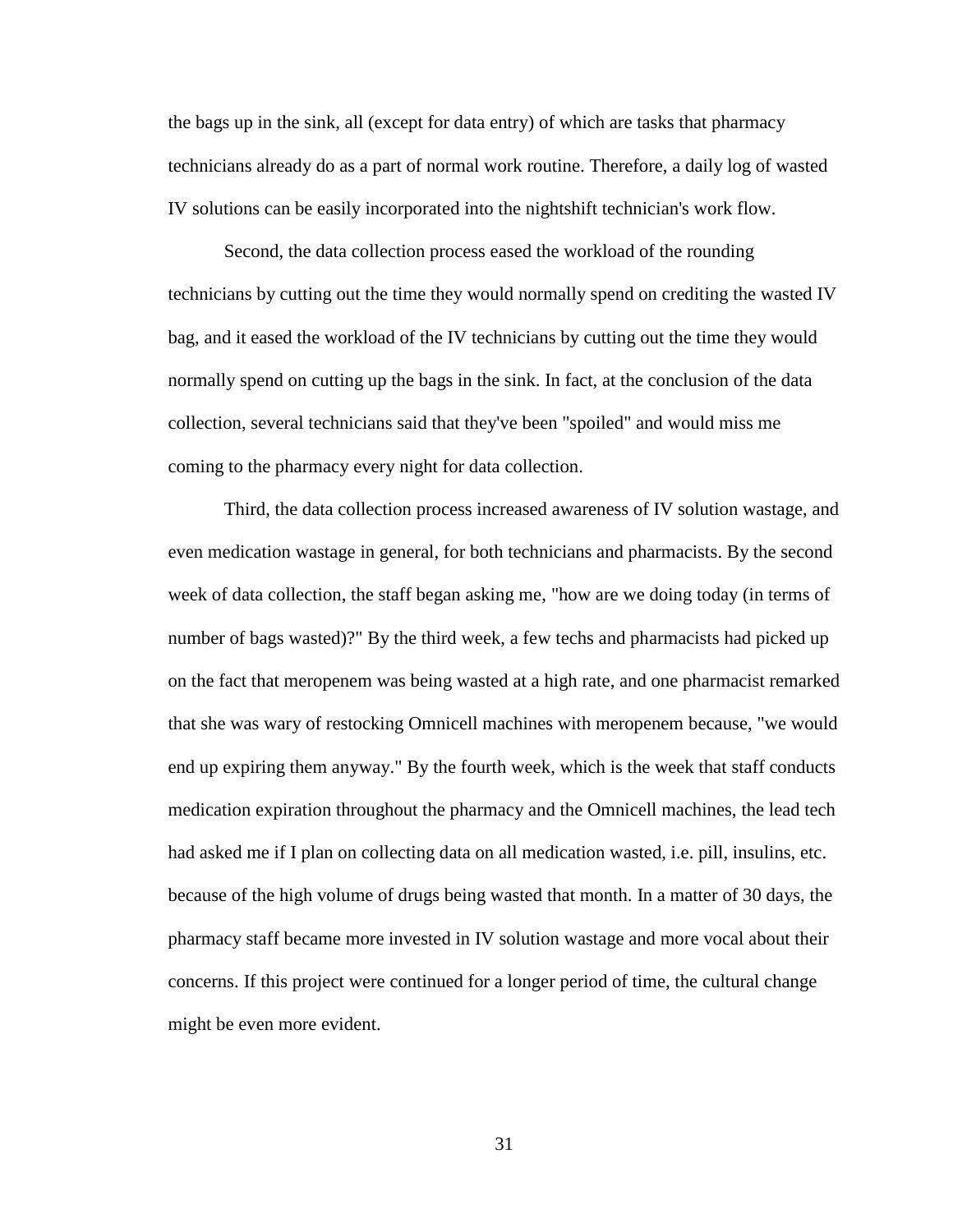## *Study Limitations*

There are a number of limitations with this study. First, the study was conducted in a rural hospital in Mississippi that serves a patient population with a distinct regional disease prevalence high in obesity, Type II diabetes, hypertension, and other cardiovascular diseases. The data, therefore, has low external validity. The findings of this study cannot be used to predict or to be compared to IV solution wastage patterns at larger hospitals in urban areas, or in specialty hospitals that cater to oncology patients or pediatrics.

Second, the study was conducted in a brief 30-day period in March. March is usually not the busiest month for hospitals, especially for BMH-NM (Oxford). At this hospital, peak inpatient census happens when the influenza season and the cold winter months collide, from October to February. Therefore, the wastage observed in this study might be an underestimate of the IV solution wastage in the winter months. On the other hand, March is usually busier than the summer months between June and August, so this study's findings might be an overestimate for those months. Clearly, the optimal study duration should be a yearlong study to accurately reflect the average amount of IV solution wastage per month, but due to constraints on time and resources, this study was only able to collect data from one month.

Third, the study only quantified one aspect of the financial loss, which is drug cost. This study did not take into account the cost of fluid bags in which the drugs were injected, nor the supply cost of making IV solutions (i.e. syringes, needles, sterile garbs, etc.), nor the labor cost of the pharmacy technicians and pharmacists. Therefore, the \$4000 loss is only a portion of the total financial loss due to IV solution wastage. The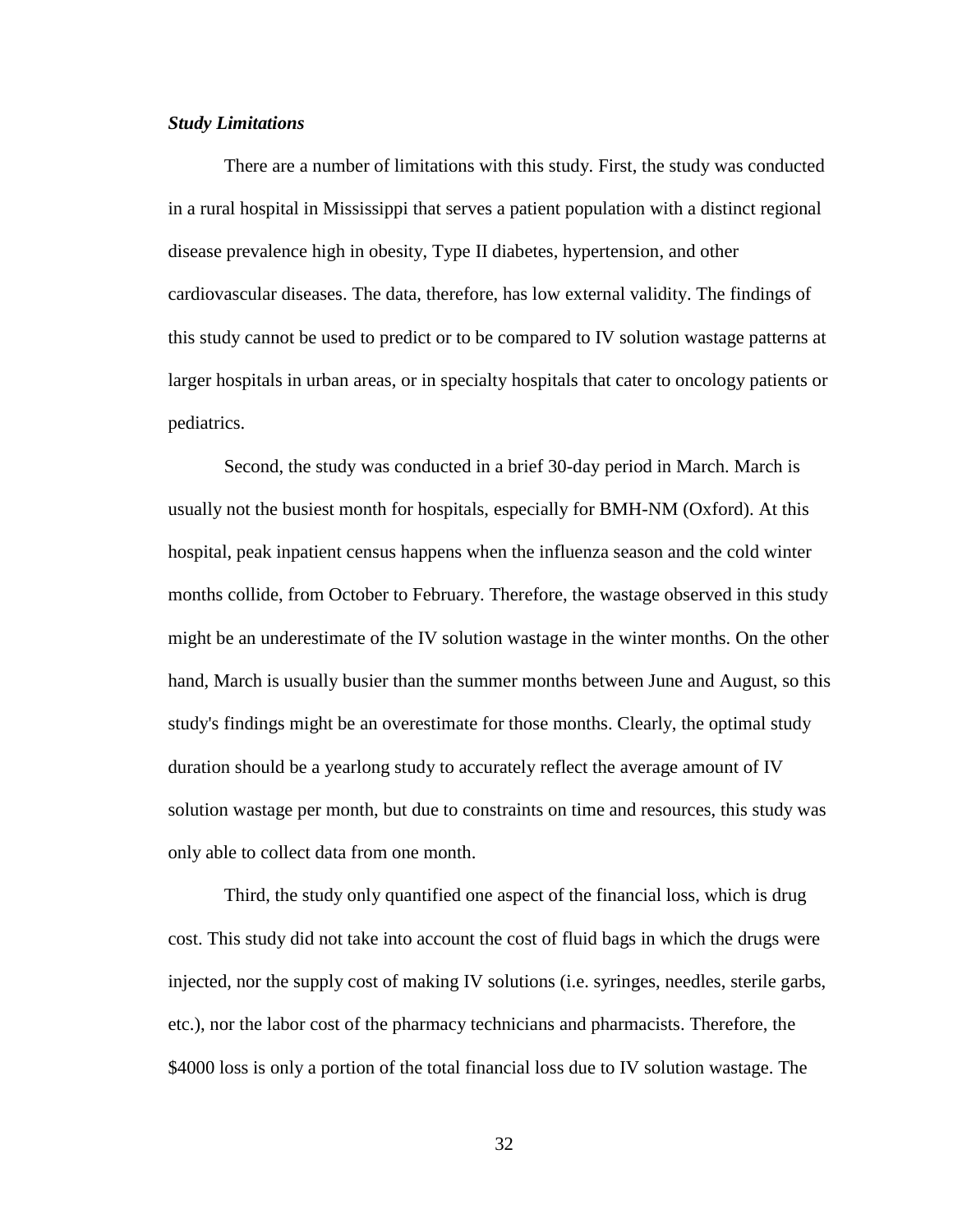findings might be more striking if all aspects of financial loss were taken into account, but due to difficulties in obtaining fluid costs, supply costs, and employee pay rates, as well as constructing a model for calculating the labor cost per bag, this study only quantified the drug cost of IV solution wastage. Even the drug cost alone was calculated conservatively. For example, the drug cost from multidose vials was calculated with the assumption that each vial was used to make as many IV bags as possible before it was thrown away. In reality, multidose vials are frequently discarded with some drug still left in them, so the actual drug cost from multidose vials would be higher than what this study reflects.

Finally, this study did not investigate the cause of IV wastage. To identify the cause of waste for each bag, one would need access to each patient's electronic medical record, which is difficult to obtain as a researcher. One would also need a thorough understanding of the nursing workflow and physician workflow to fully investigate why some IV solutions remain unused. Therefore, while the result confirmed that IV wastage is costing the pharmacy a lot of money, this study cannot provide any definite answers on strategies to reduce IV wastage.

## *Further Research*

Some ideas for further research include expanding the study period from one month to a year to investigate the long-term impact of IV solution wastage, identifying and comparing IV solution wastage in two rural hospitals in Mississippi, and investigating the cause of IV solution wastage at a hospital pharmacy.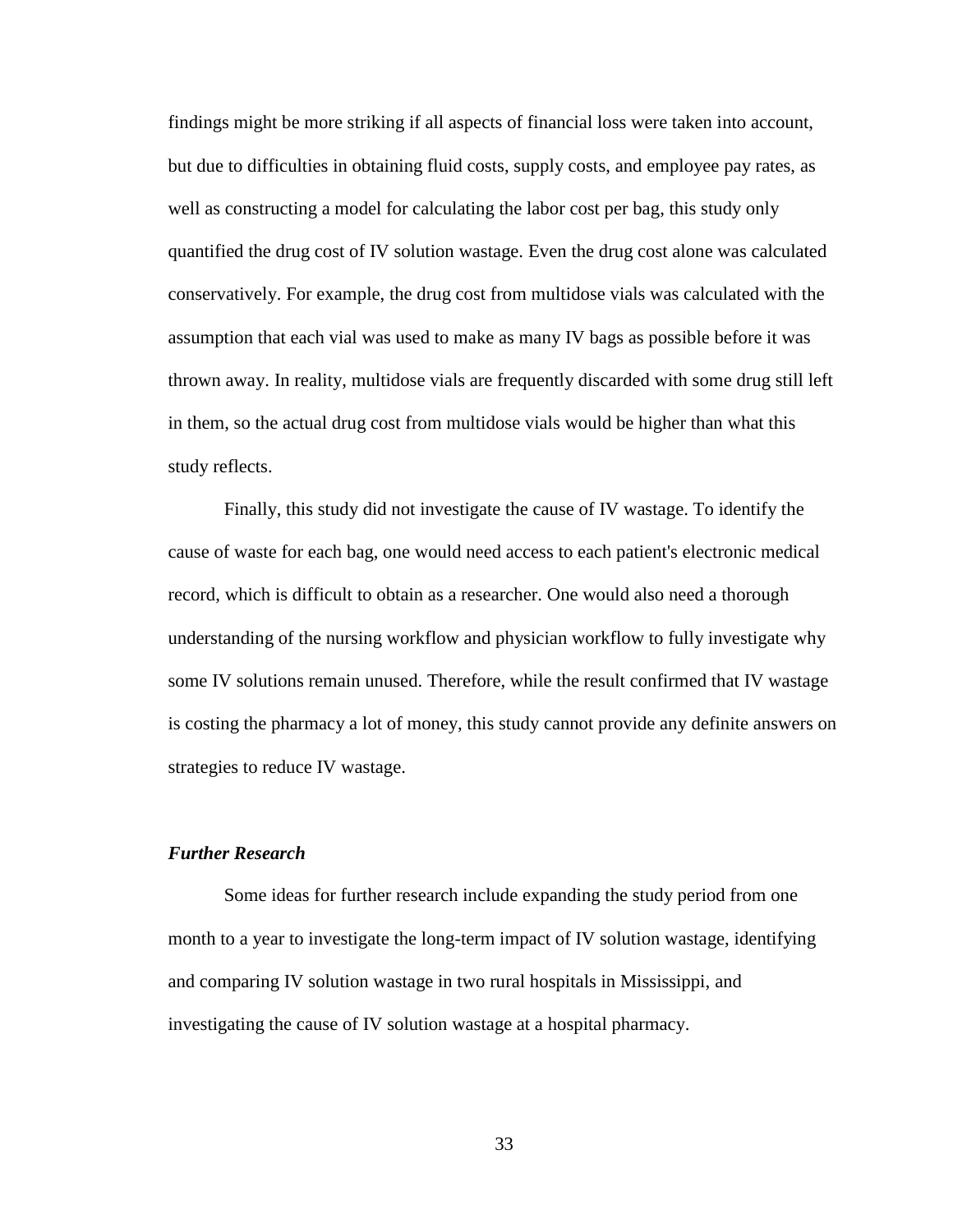## **CONCLUSION**

IV solution wastage is costing the BMH-NM (Oxford) pharmacy over \$4000 per month, and identifying this problem is the first step in attempting to mitigate the wastage. Pharmacy directors can use wastage data to pinpoint areas for improvement and enact changes that can most effectively reduce IV solution wastage.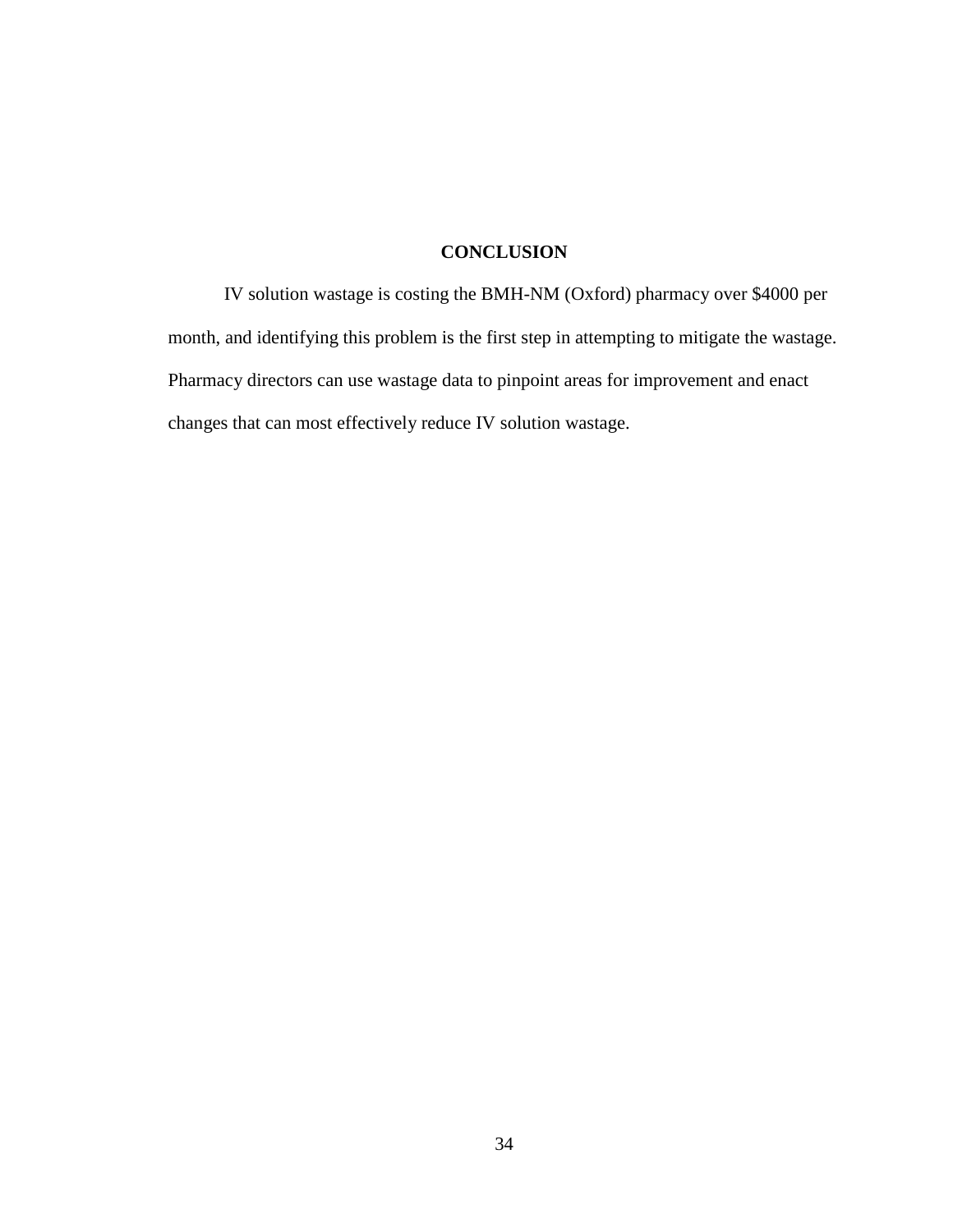LIST OF REFERENCES